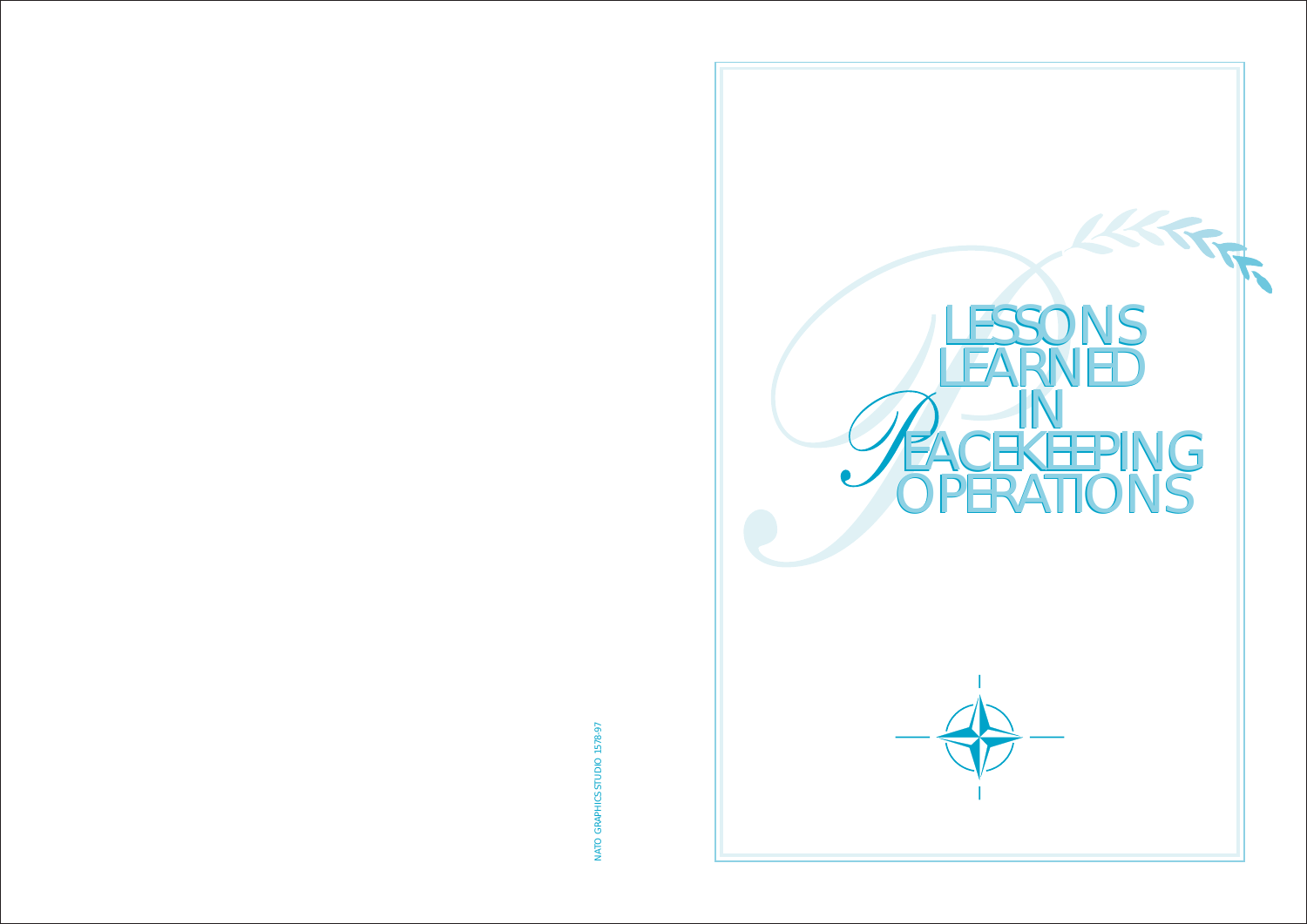

# **Foreword to AHG Lessons Learned in Peacekeeping operations**

As witnessed by the NATO-led IFOR and SFOR operations in Bosnia, peacekeeping has assumed a prominent place among NATO's new missions after the end of the Cold War. Since 1992, peacekeeping has also been a subject for consultations with Partners in the Ad Hoc Group on Cooperation in Peacekeeping. Indeed, the Ad Hoc Group has become the principal forum for exchanging views and sharing experiences among Allies and Partners in the field of peacekeeping.

In the course of its work, the Group has produced two detailed special reports on cooperation in peacekeeping, which are a unique example of a coherent and successful regional effort to develop common concepts of peacekeeping. The first report from 1993 - known as the «Athens Report dealt with conceptual approaches to peacekeeping. A second report, the «Follow-On to the Athens Report» of 1995, revisited these issues in the light of experiences gained since 1993.

Drawing on the extensive peacekeeping experience of Group members, including in the former Yugoslavia, the members of the Ad Hoc Group have completed the present compendium of «Lessons Learned in Peacekeeping Operations». The paper reflects national experiences gained by Allied and Partner countries in areas such as the preparation, implementation and operations aspects of such operations. By exchanging national experiences, Euro-Atlantic Partnership Council (EAPC) members aim to develop further common practical approaches to peacekeeping.

The common understanding and valuable lessons contained in the report bears witness to the utility of cooperation activities taking place within the framework of the EAPC. It also offers useful substance to our regular interchanges and cooperation with the UN, OSCE and other relevant organisations in the field of peacekeeping.

 *Ambassador S. Balanzino*

 *Deputy Secretary General Chairman of the Ad Hoc Group on Cooperation in Peacekeeping*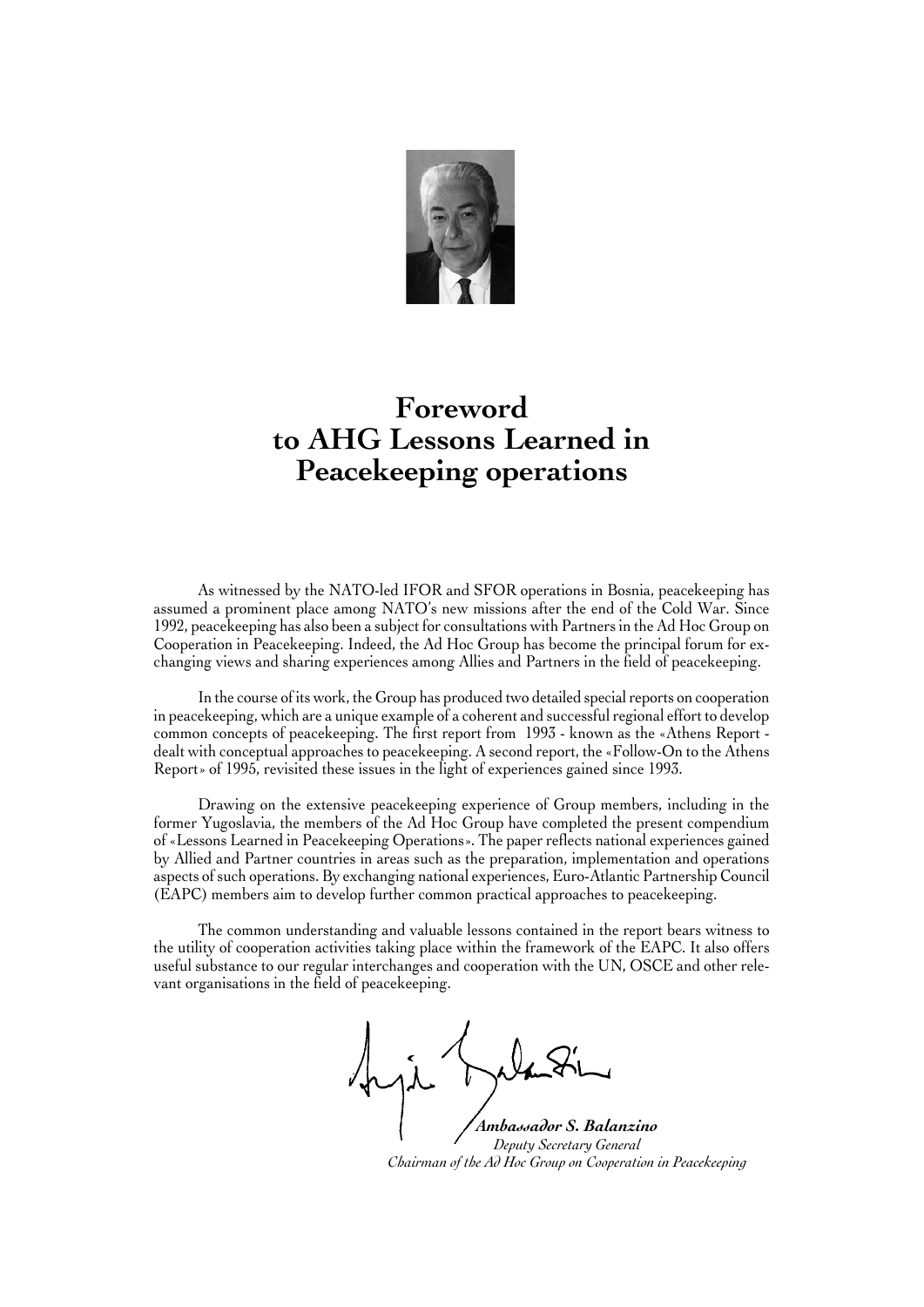

### *TABLE OF CONTENTS*

### INTRODUCTION *1 - 3*

### PRACTICAL LESSONS LEARNED

### **Group I : Preparation**

| A. | Planning                                                                                |    | 4.18      |
|----|-----------------------------------------------------------------------------------------|----|-----------|
| В. | Coordination Among Troop Contributing Nations<br>and With Implementing Organisation     |    | 19 - 21   |
| C. | <b>Coordination Among Institutions</b><br>(including Humanitarian Aspects and Refugees) |    | $22 - 24$ |
| D. | Role of Neighbouring Countries                                                          |    | $25 - 29$ |
|    | <b>Group II : Implementation</b>                                                        |    |           |
| Е. | Civil-Military Relations                                                                |    | $30 - 35$ |
| F. | <b>Public Relations</b>                                                                 |    | $36 - 42$ |
|    | G. Command and Control                                                                  |    | $43 - 46$ |
|    | <b>Group III : Operations</b>                                                           |    |           |
|    | H. Communication and Information Systems                                                |    | $47 - 48$ |
| I. | Information and Intelligence                                                            |    | $49 - 52$ |
| J. | Logistics                                                                               |    | 53 - 61   |
| К. | <b>Medical Support</b>                                                                  |    | $62 - 71$ |
| L. | Training                                                                                |    | $72 - 80$ |
|    | M. Personnel and Administration                                                         | 81 |           |
| N. | <b>Financial Aspects</b>                                                                |    | $82 - 87$ |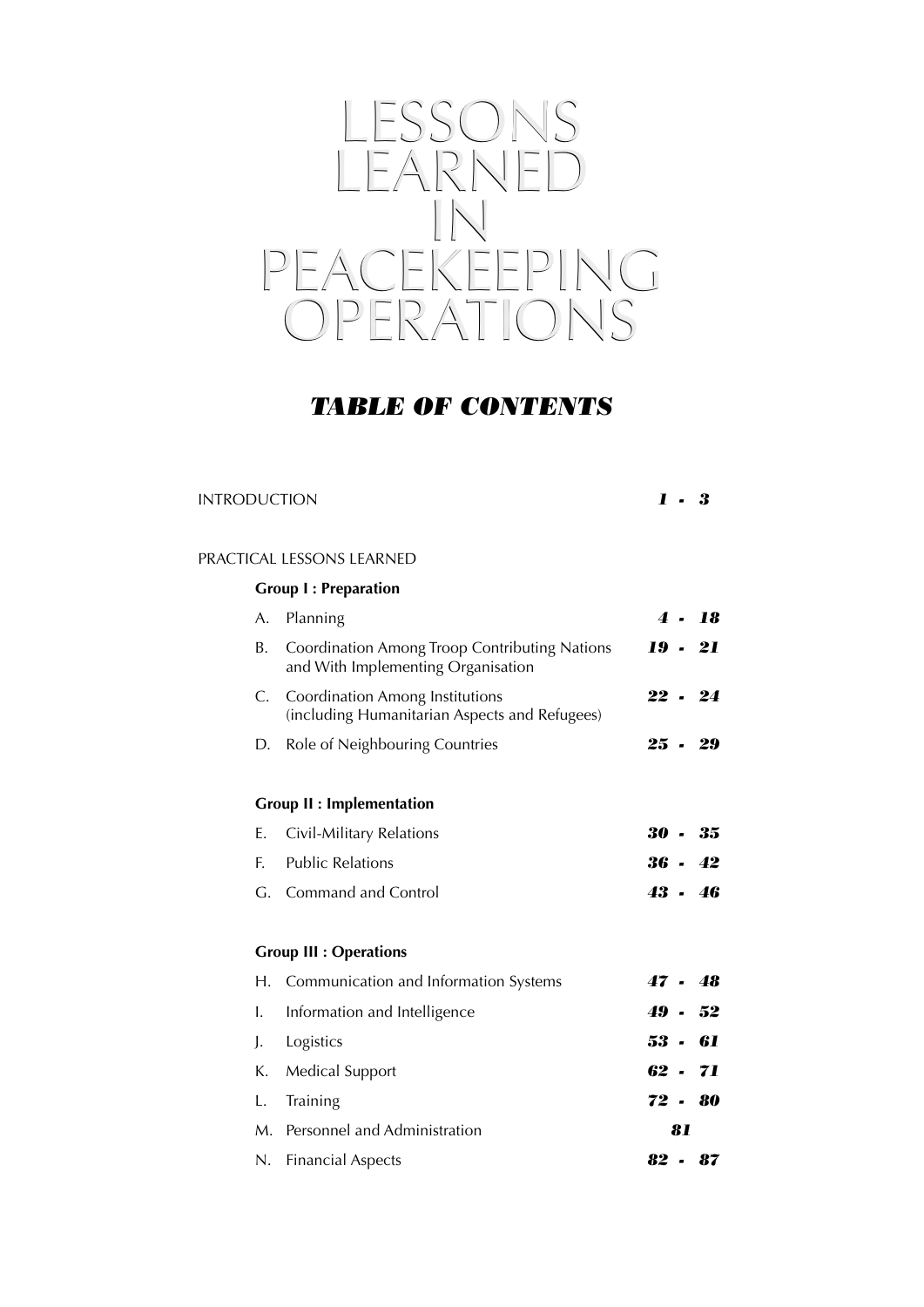# INTRODUCTION

### *1*

The Ad Hoc Group on Cooperation in Peacekeeping was established within the framework of NACC in 1993. The aim of the Group isto develop a common understanding of the political principles of and the tools for peacekeeping, and to share experience and thereby develop common practical approaches and cooperation in support of peacekeeping under the responsibility of the UN or the OSCE. Since its inception, the Group has provided a valuable forum for comparing national experiences and learning lessons arising from our participation in peacekeeping operations. The Group presented Ministers with an initial report at their Athens Meeting on 11th June 1993, and supplemented this with a Follow-On report, reflecting lessons learned in more recent operations, in December 1995.

### *2*

The Athens Report and its Follow-On collectively provide a good basis for a common understanding of the political principles involved in peacekeeping. The Ad Hoc Group on Cooperation in Peacekeeping has now taken its work one step further, with the aim of developing common practical approaches to peacekeeping, which was also identified as an objective in the 1993 Athens Report. This current paper represents a compendium of practical national experiences in recent peacekeeping operations, principally (but not exclusively) in the former Yugoslavia.

#### *3*

In carrying out this exercise, the Ad Hoc Group on Cooperation in Peacekeeping noted the importance of continuing close cooperation and regular interchanges with the relevant elements of the UN and the OSCE, to ensure that lessons learned are given the widest possible distribution.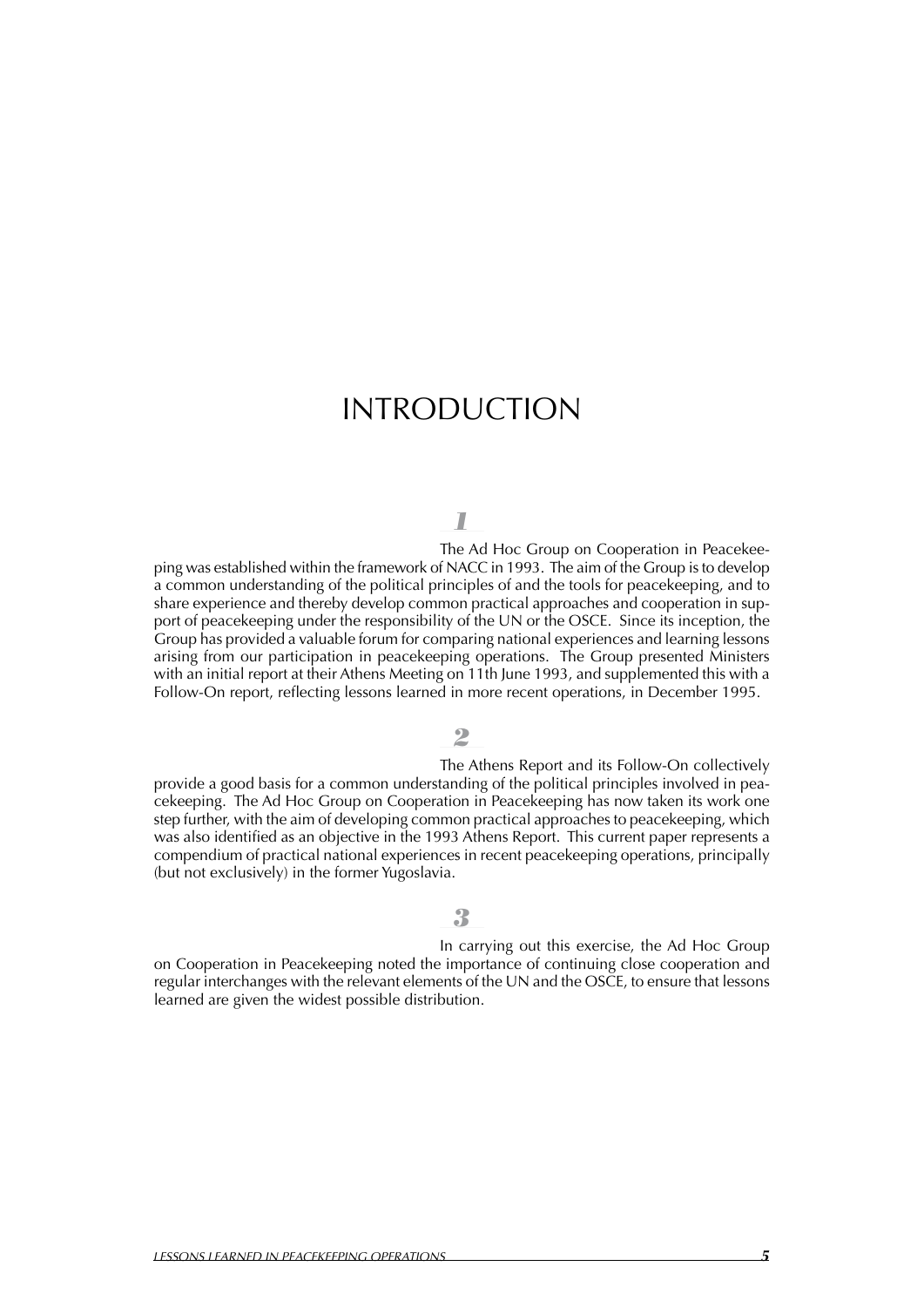# PRACTICAL LESSONS LEARNED

### *GROUP I Preparation*

*A. Planning*

#### **GENERAL EXPERIENCES**

*4*

Unity of effort of all components of an operation, as well as cooperation among all relevant bodies in the field, must be established from the beginning of a mission and must be foreseen in the planning process. The strategic level Headquarters (HQ) should develop the direction and concept of operations, and coordinate the initial generation of forces. In parallel, a coordinated mission plan should be prepared at the operational level. This should ideally be coordinated under a Mission Head drawing together all mission components, including allocation of tasks and priorities and logistic aspects. Time must be allowed for the proper formation of the mission HQ before deployment.

#### *5*

Planning a peacekeeping operation should not be conducted in isolation, and planners should in particular be aware of the possible impact of their activity on public opinion. Planning for a «worst-case» scenario has proven to be the best prerequisite for a successful peacekeeping operation. Planners must take into account and coordinate all elements of the mission with a view to achieving its overall objective. All relevant actors, including the Force Commander, must be involved in the joint and combined military and civilian planning process from the earliest stage. Reinforced and improved mechanisms of coordination should be developed between the international organisation implementing the operation and all potential contributors. For example, all potential contributors should be informed of the expected force requirements at an early stage. Moreover, the concept of operations should reflect to the maximum possible extent the views of potential contributors. To this end, early consultations with contributors, and whenever possible, their active participation in developing the concept of the operation, is desirable. Planning should also cover rotation (a maximum of six months has been suggested), reinforcement, redeployment and withdrawal of the forces. A comprehensive exit strategy is an important aspect of this planning.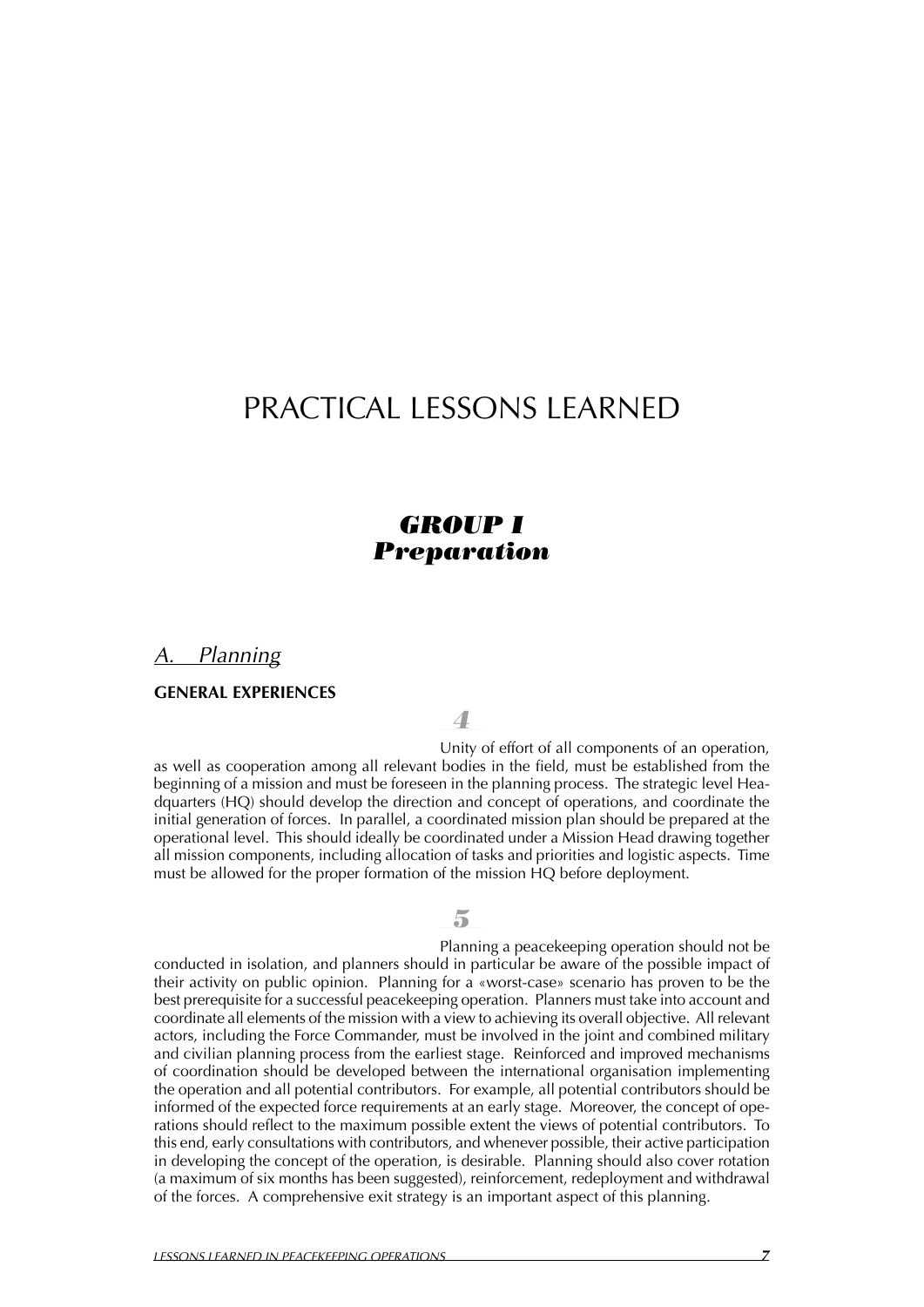It is important to pursue efforts to initiate the planning process in a timely fashion and to develop it on the basis of a step-by-step approach. In this regard, planners always have to keep in mind that the political decision to contribute may come late; therefore, contingency planning must be initiated long before this decision is taken. In view of this, it is also essential to develop a capacity to react quickly. Accordingly, some feel that it may be useful for nations to work on the basis of standby forces, including prepared units formed with pre-selected personnel.

*7*

Some nations feel that UN standby arrangements constitute a key to enhanced efficiency of peacekeeping and a more expedient deployment of multifunctional operations. In this context some nations noted that the Standby Force Planning Initiative is a valuable strategic planning tool, providing the UN with a sound knowledge of military capabilities and as an indicator of the potential availability of forces. Another proposal is to plan and prepare different packages of possible national troop contributions and establish and update a database as a possible support for future missions, by preparing some kind of standard contribution plan. The next step would be to develop an understanding of the political criteria applied by potential contributors before contributing personnel.

### *8*

A frequently neglected aspect of the operational concept relates to humanitarian assistance and its implications. Especially in recent peacekeeping operations of a multifunctional nature, the military component has often been requested to provide additional protection and carry out peace-building activities other than those explicitly designated in the mandate. The more «non-military services» anticipated by the military, the more additional resources are necessary beyond a traditional Table of Organisation and Equipment (TOE). Some feel that UN multifunctional peacekeeping operations are particularly well-suited to ensure a flexible response to the changing situation within a conflict area, to ensure even-handedness in dealing with the parties to the conflict and, above all, to minimise, if not to avert, the threat of civilian casualties, destruction of infrastructure of a corresponding state and emergence of a considerable number of «attendant» problems (including refugees, provision of humanitarian and technical assistance and de-mining).

#### *9*

The concept of the lead nation, whereby one nation establishes the organisational core of the operation until other forces become available, has proven to be feasible for contributors of smaller contingents and seems to be a practical arrangement for the future. The case of the «BELUGA» formation within IFOR, is one example of the successful application of the «lead nation» concept. Only through rapid reaction from nations that are willing to provide the necessary resources, can the lead nation concept be efficient. Nations providing forces at the early stages of a mission (so called «vanguard» forces) may wish for early withdrawal of these forces once the main body is in place. One possibility would be to send the preliminary and preformed HQ to the prospective mission area in advance of the actual mandating of the operation, in order to ensure speedy and realistic planning and to facilitate an efficient deployment of the forces in the area of operation. In general, units assigned to the mission should be equipped from the beginning so as to ensure the safety and effectiveness of personnel. When appropriate, personnel and key equipment should be deployed by air, if possible using strategic airlift capabilities. Tactical airlift capability must also be maintained in-theatre.

### *10*

If a composite national or multinational unit is to be deployed, the designated commander should take part in the planning for and formation of the unit. It would also be useful to establish a coordinating group, comprising representatives from the nations involved, to develop the organisation and oversee the formation of the unit, coordinate planning and policy and solve any problems that may arise during deployment. Such a coordinating group should meet at regular intervals.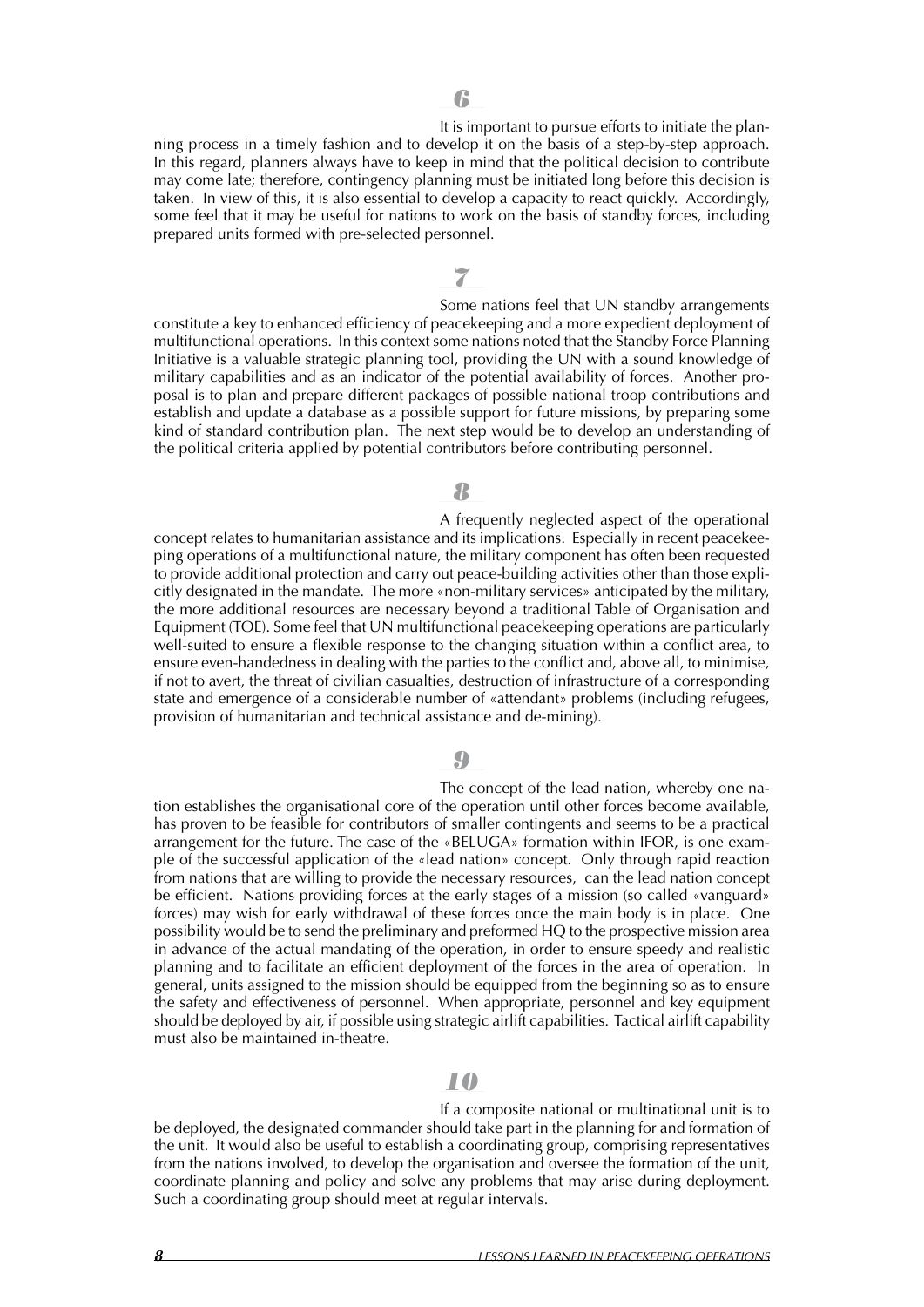It is important that units in the field be at the required level of interoperability; as an important precondition, national Crisis Management Centres, and that of the implementing organisation, should develop a capability of operating together, on the basis of common standards to be developed in the light of experience in a mission. Operation Joint Endeavour offers useful material on which to draw to improve interoperability at this level.

### *12*

Planning has to continue in the mission area. The Force Commander should take account of significant political, humanitarian, military and environmental considerations in selecting locations for units. The results of each phase of an operation should be evaluated in light of the operation's overall political-military plan. Each successive phase should only be started when the successful implementation of the preceding stage is achieved, as this will have an important impact on the continued success of the mission. All planning must be directed towards achieving the final goal of the mission as defined in the Mandate.

### *13*

The safety and security of peacekeeping personnel continues to be of serious concern. In recent years the international community has witnessed dangerous acts of violence against peacekeepers being taken hostage and used as a «human shield». The continuing use of firearms, in particular snipers by the parties to a conflict against the personnel of a peacekeeping force remains a matter of serious concern.The widespread use of mines, in particular anti-personnel mines, in areas of peacekeeping operations also poses impediments to the safety of peacekeeping personnel.

### *14*

Therefore the security of personnel must be an integral part of the planning of any peacekeeping operation. All appropriate measures, in conformity with the UN Charter and within the agreed mandate, should be taken by the relevant international organisations and their Member States to ensure the security of peacekeepers. Some delegations noted that the early entry into force of the Convention on the Safety of UN Peacekeeping and Associated Personnel adopted by the General Assembly Resolution 49/59 of 9th December 1994 would be a step forward in this direction.

#### *15*

De-mining operations should be, whenever appropriate, an important element and an integral part of peacekeeping operations.

#### **IFOR-SPECIFIC EXPERIENCES**

### *16*

IFOR experience has shown that the planners' ability to influence events during early preparation of the mission, through direct contacts with negotiators involved in the Peace Plan process, helped to avoid problems encountered by UNPROFOR (mainly because this was not based on a peace agreement) and to ensure a clear definition of military tasks under a unified chain of command. The integration of 15 PfP and four other non-NATO nations under a unified command and control has been a major success, building on experience from the PfP programme and based on innovative command and control arrangements at all levels. Moreover, most nations believe that IFOR's military success derived to a large extent from preformed, proven command structures and logistic systems and from long-term contingency planning carried out at NATO.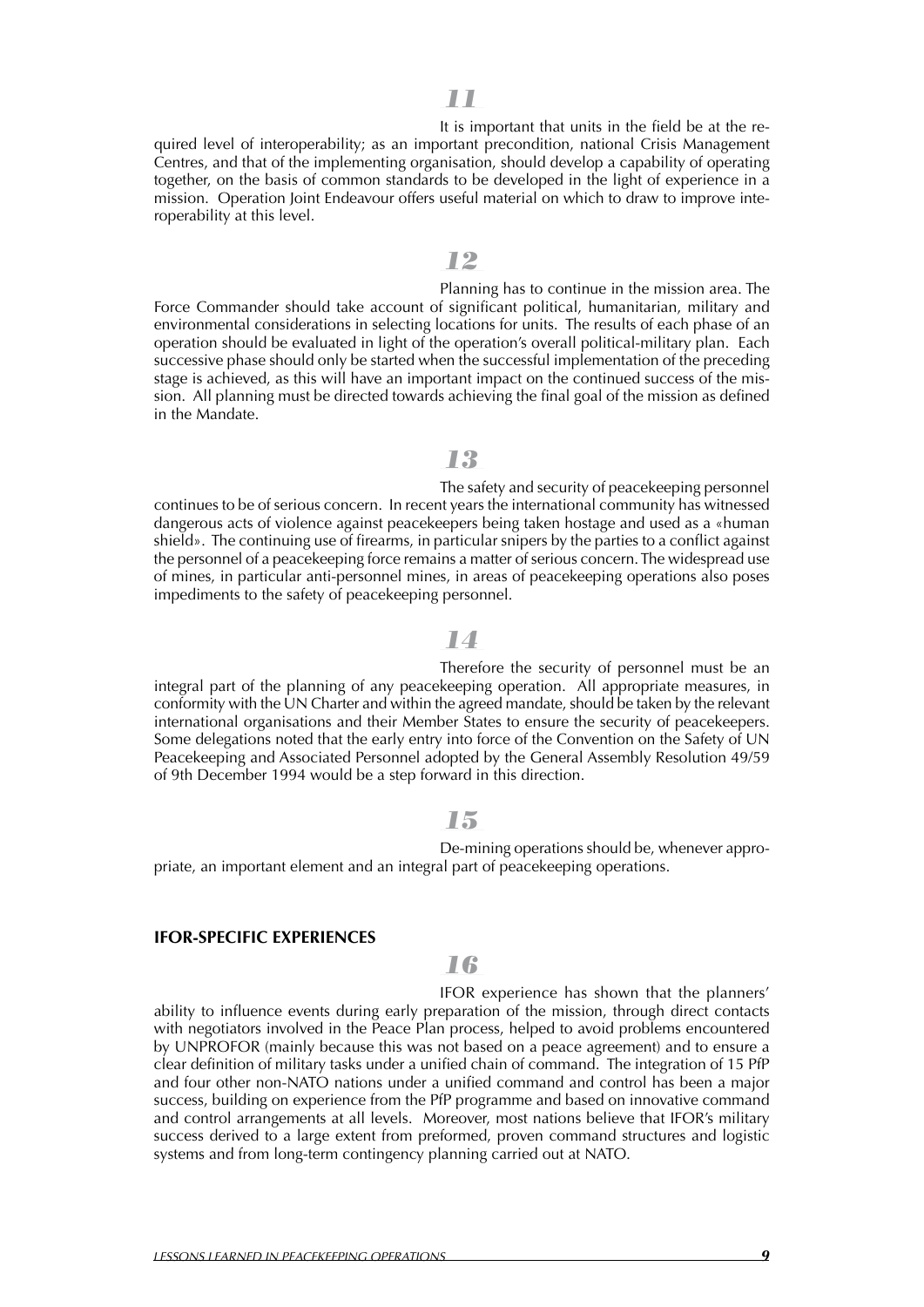In the case of IFOR, military planning had to take place ahead of civilian planning, since the same degree of advance planning and organisation did not exist on the civil side. It was therefore difficult for IFOR to plan in a timely fashion its secondary tasks of supporting civil implementation. There is a need, prior to peacekeeping operations, to ensure a better understanding of the roles, operational concepts and capabilities of the civil organisations likely to be participating. At the same time contacts and exercises involving both the military and civil organisations should be encouraged.

#### *18*

The IFOR operation has showed the need to address the issues of improved mechanisms for the early involvement of Troop Contributing Nations (TCNs) in the planning, preparation, command structure, as well as their participation in the political oversight and decision-making procedures in operations to which they contribute. There is room for improving the amount of information provided by the TCNs in certain areas. For instance, it has been pointed out that there could have been a better coordination within IFOR concerning evacuation plans. The same applies with regard to decisions taken by the implementing organisation, which could have an impact on the security of contingents provided by TCNs.

# *B. Coordination Among Troop-Contributing Nations and With Mandating and Implementing Organisations*

### *19*

Nations confirm the importance they attach to developing mechanisms for holding consultations and exchanging information with TCNs. The UN Security Council, in particular, has convened meetings of its members, TCNs and the UN Secretariat to facilitate exchange of information and views before deciding to extend, terminate, or substantially modify the mandate of specific peacekeeping operations. Meetings with TCNs are planned and held both on a regular and an ad hoc basis when the Security Council envisages the establishment of a new peacekeeping operation. Several countries argue for more effective arrangements and mechanisms for consultation between the UN Security Council, the Secretariat and TCNs in planning as well as in command and control of peacekeeping operations. They point out that confusion and serious problems could occur when forces act on national command. Nations have highlighted the need for intensive consultations, before the adoption of a mandate, with all countries capable of and willing to contribute to particular operations. As a first step, it would be important to develop a more structured involvement of TCNs in the process of formulation of mandates by the UN Security Council (UNSC). In fact, there is a need to further institutionalise the consultations between the UNSC and TCNs on peacekeeping mandates. In the case of a peacekeeping operation where consent of the host country is required, it may also be beneficial to involve the host country in the preliminary stage of consultations. Within a multinational operation, contributors should have the opportunity to participate in the primary decision-making process, thus contributing to the political guidance for the military command of the operation.

### *20*

As a second step, Memoranda of Understanding (MoUs) should ideally be concluded among TCNs in the preparatory phase of the operation. Where appropriate, TCN liaison officers should be sent to the staff planning an operation and, as appropriate, to other troop-contributing nations. It is also necessary to implement a standardised planning process (phased and timed, including fact-finding and advanced party mechanisms) involving national staff officers to be assigned to the future Peacekeeping Headquarters. This preliminary HQ staff can serve as a reference team for troop-contributing nations in the national planning process.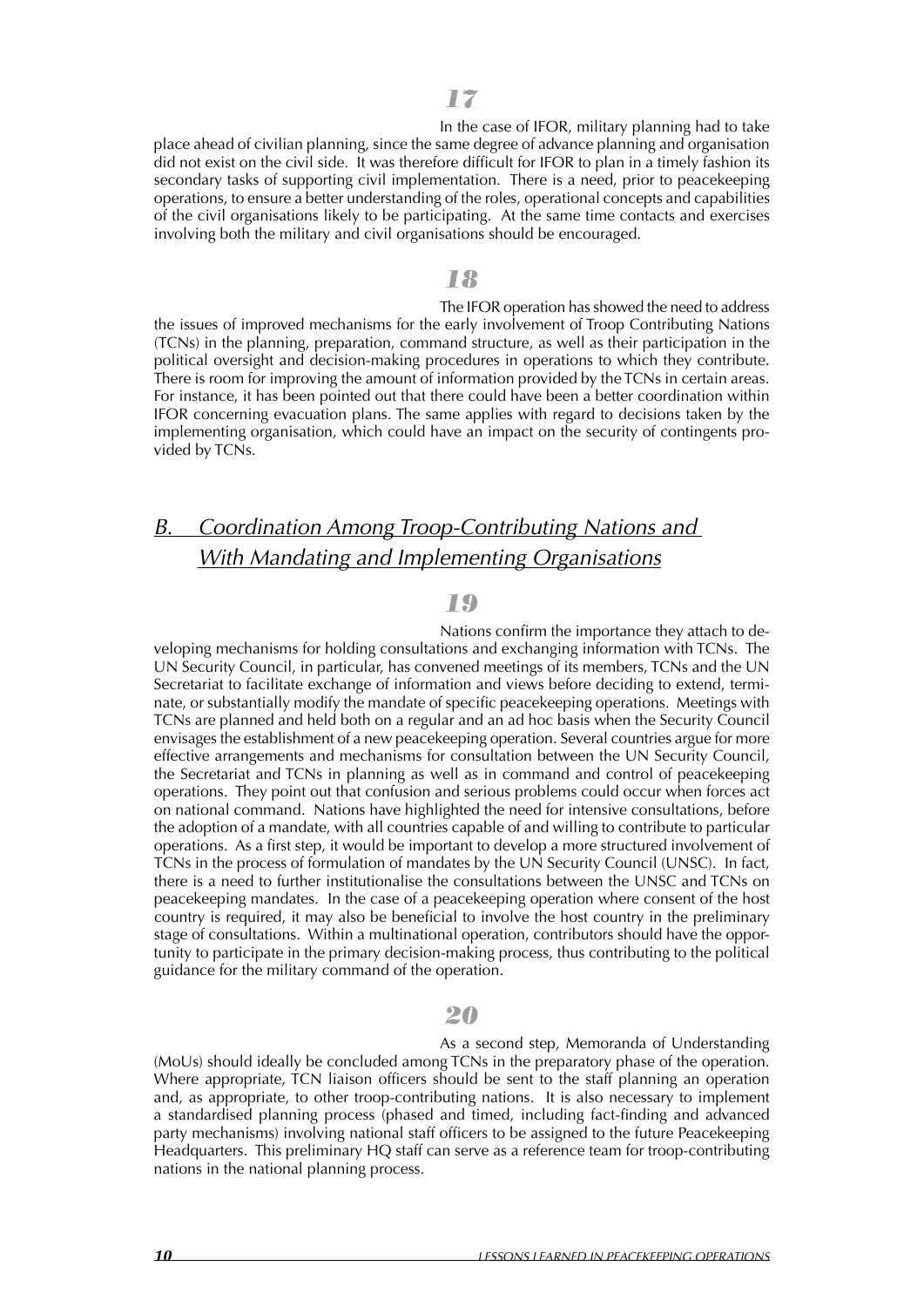TCNs should be consulted prior to changes in the mandate caused by a significant evolution of the situation in the field. They should be offered a choice between reconsidering their participation and role in the updated mission and readjusting the composition, equipment and level of training of their forces, for them to be able to continue to carry out their mission effectively. Some believe that changes to the mandates and to the subsequent role of the deployed troops should not be carried out until the troops are ready to adjust their role on the ground in the mission area. In some cases, as happened with Bosnia-Herzegovina, it may be necessary to modify the nature and the objectives of an operation: if the change is significant enough, a modification of the mandate would not be sufficient, but an entirely new operation should be deployed, on the basis of a completely new mandate.

### *C. Coordination Among Institutions (Including Humanitarian Aspects and Refugees)*

### *22*

As an important precondition for effective cooperation, there is, in the first place, a need for a clear and efficient allocation of tasks among the various organisations involved in the implementation of different aspects of a peace plan. Most of today's conflicts are internal, fought not only by regular armies but also by irregular forces. Civilians are the main victims, and humanitarian emergencies are commonplace. State institutions have often collapsed. This means that international involvement must often extend beyond traditional peacekeeping. Therefore, cooperation between the mandating organisation, regional and civilian organisations, troop-contributing nations and non-governmental agencies (NGOs)should be initiated at the earliest possible moment of the mission planning stage and maintained throughout the duration of the mission. This does not mean that a peacekeeping operation can replace state institutions. In complex, multi-dimensional peacekeeping operations, the assistance provided to the population by international and non-governmental humanitarian organisations such as the Red Cross is a key element to the settlement of the conflict. Success of the mission often hinges on the ability to fulfil non-military tasks. International and non-governmental organisations should cooperate within an agreed coordination arrangement. At a minimum, close liaison between the various organisations should be assured with the maintenance of coordination-liaison cells.

### *23*

Particularly in the case of peacekeeping operations of a multifunctional nature, it is essential to define from the outset the various agencies and organisations involved in the implementation of elements of the mandate and to establish appropriate working relationships with them. Relations between the peacekeeping force and the UN, in the case of operations carried out under a UNSC Resolution, are of special importance. Relations with the UN and other organisations should ideally cover the following areas: coordination and cooperation, such as support and resource sharing and assistance; procedures for reimbursement and property transfers; information exchange, liaison, mediation and negotiation; and common planning and integrated execution. In the view of some nations, experiences in UNPROFOR and in Somalia suggest that the humanitarian tasks within a multifunctional peacekeeping operation should be primarily carried out by specialised humanitarian organisations (including WHO, UNHCR, UNICEF, WFP, ICRC), operationally autonomous from the military, under general political guidance and, whenever necessary, coordination by the UN. In this context, the development of an international arrangement governing basic principles of cooperation and interaction between the UN and regional organisations involved in peacekeeping has been suggested.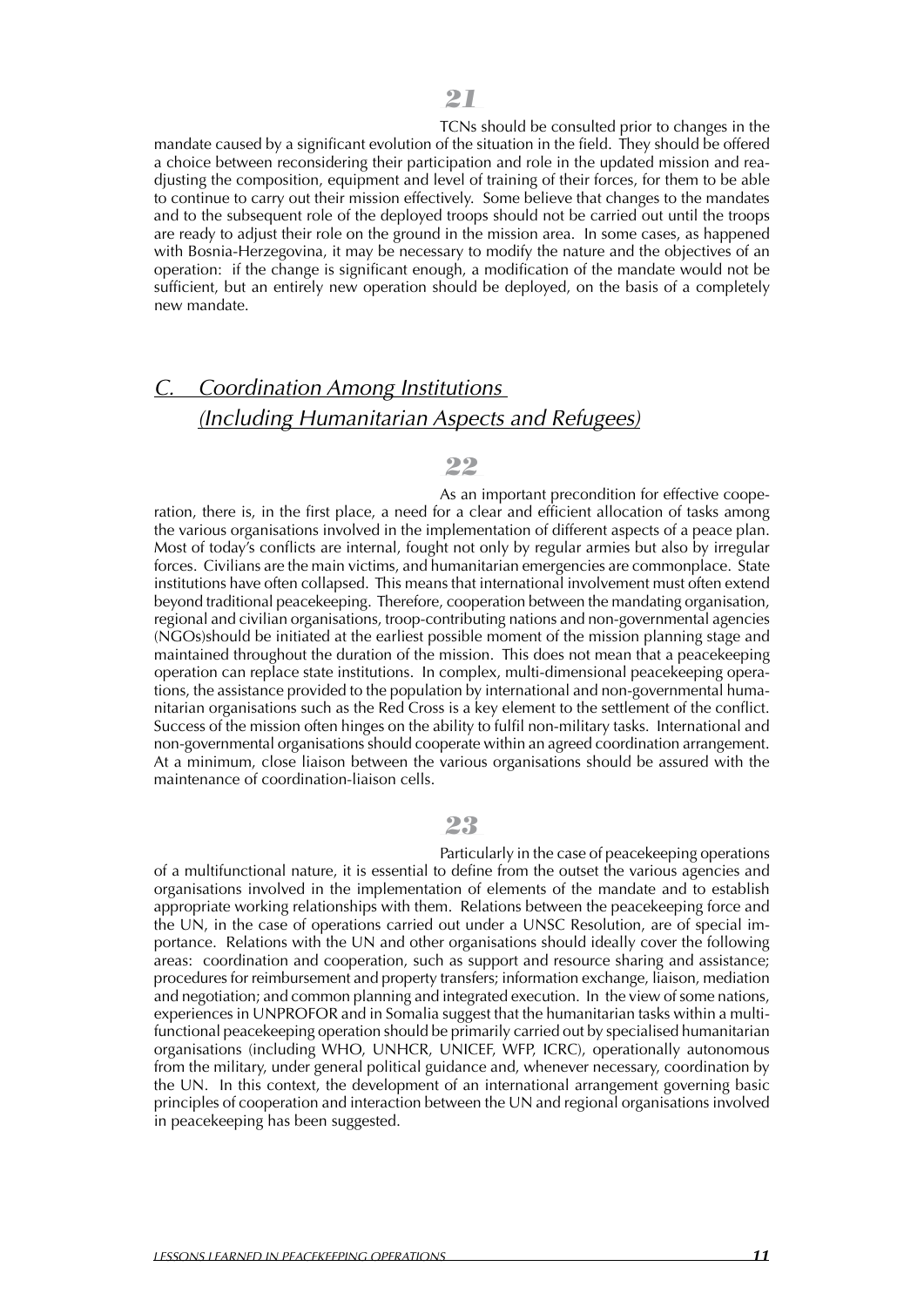An important lesson learned from IFOR is that permanent liaison arrangements should be established with other international bodies in theatre, including representatives of the mandating body and other organisations charged with implementing various aspects of the mandate.

### *D. Role of Neighbouring Countries*

### *25*

A country neighbouring a crisis area has a vital interest in the earliest possible effective solution of the crisis and in the restoration of peace. Therefore, neighbouring countries should facilitate the successful conduct of peacekeeping operations and refrain from kindling inter-ethnic, inter-confessional and other differences in the crisis area as well as from encouraging separatist and nationalist groups, movements and opposition factions striving to provoke a split in society and the breakdown of the state. A particularly delicate situation arises for a neighbouring country which has a significant national minority in the crisis area itself. Such a situation might serve to limit its freedom of action, in view of the impact that certain decisions might have on the national minority in question.

### *26*

Countries neighbouring areas of crisis play an important role in peacekeeping operations, beyond serving as zones of transit for personnel and material. In complex operations such as «Deny Flight», «Sharp Guard» and «Joint Endeavour», and for action involving the use of power, neighbouring countries function as advanced bases of operational and logistic structures. They also provide services, without which the operations would be excessively costly or even impossible to carry out. They can also provide temporary support and accommodation for refugees. One lesson from the former Yugoslavia is that a broader area could be affected by a crisis. In particular, the economies of neighbouring countries can be negatively affected by the implementation of UN-mandated sanctions.

### *27*

In the case of the IFOR operation the availability of ports and airports near the crisis area proved to be of crucial importance in maintaining constant, precise control over air and maritime space, whether it be for banning flights or enforcing an arms embargo, or for air operations in support of the units on the ground and ensuring compliance with a heavy weapons-exclusion zone. The use of ports and airports necessitates a series of structures and services which in turn requires the use of local infrastructure. The use of these structures can have a considerable and lasting impact on social and economic conditions, with resulting burdens of various types for the neighbouring country.

#### *28*

In addition, the neighbouring country's responsibilities sometimes involve the adoption of technical and legal measures related to the transit and stationing on its territory of armed personnel, as well as administrative measures for managing the services required for the presence of foreign forces, the provision of information activity and the availability of liaison personnel. There could also be various burdens deriving from the exposure to possible retaliatory actions by the warring factions.

### *29*

In the case of the crisis in the former Yugoslavia, neighbouring countries suffered considerable burdens. During the period of armed conflict, neighbouring countries had to make every effort possible in order to isolate and contain the war, and had to reckon with armed groups and airstrikes spilling over. Thus, they had to put their armed forces on a certain state of alert.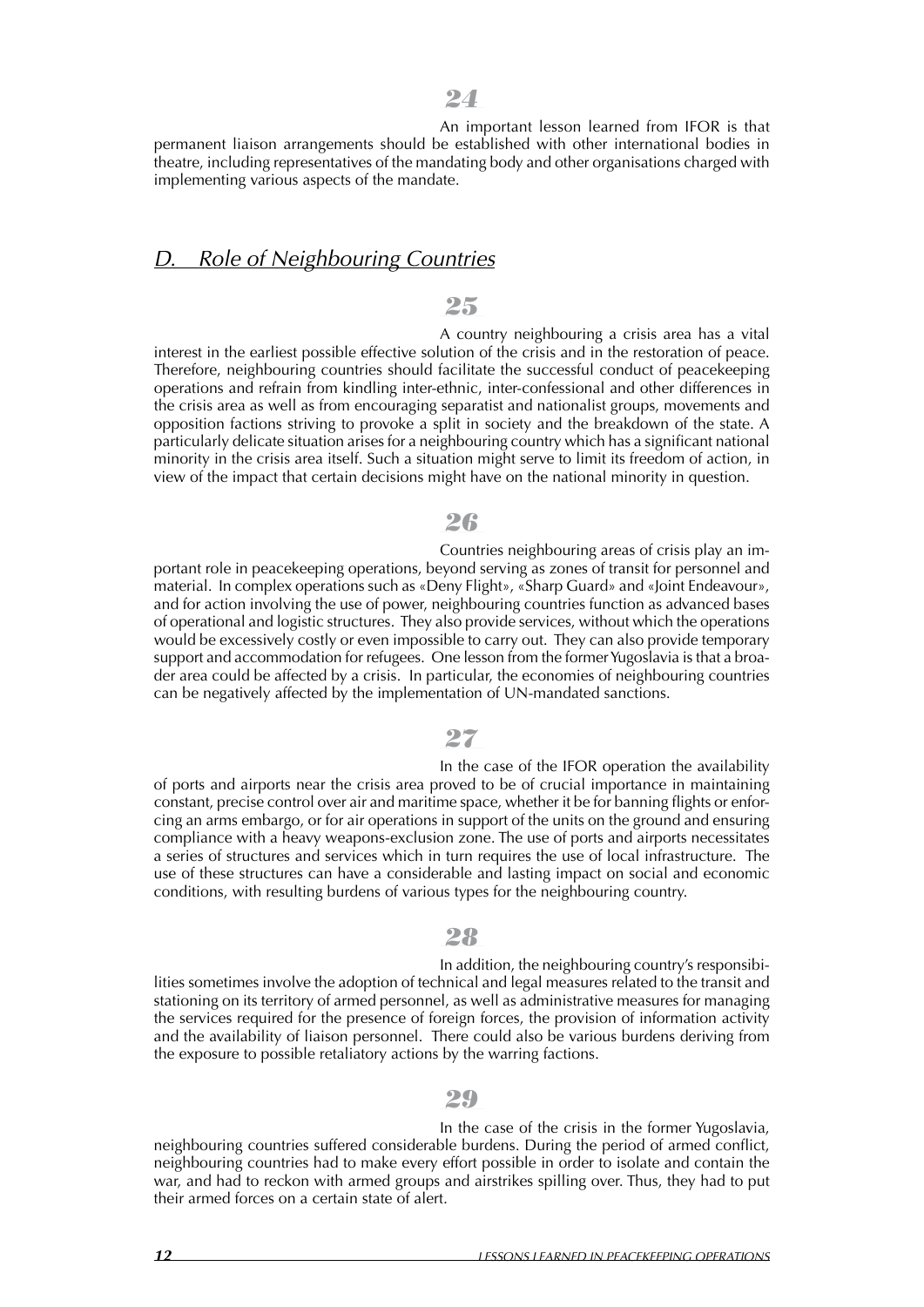### *GROUP II Implementation*

### *E. Civil-Military Relations*

#### **GENERAL EXPERIENCES**

*30*

Full integration of all those involved in an operation with multifunctional aspects is often difficult to achieve due to the many players in any theatre of operations, although a Mission Head attuned to both civil and military cultures would greatly assist in coordination and integration. In the view of some nations, a Civil-Military Operations Centre is the best way to ensure coordination and integration. Interdisciplinary cooperation and a hierarchical structure are not mutually exclusive. For instance, there should be very close cooperation between the military and civilian police components of a peacekeeping operation. Moreover, the military should not be given police tasks for which they have not been trained.

*31*

Also important is coordination at the level of mission headquarters. This coordination should ideally be regulated in the framework of a «relation management plan», which may be coordinated by the office of the Mission Head or the Force Commander and/or facilitated by an ad-hoc working group comprising the various components in the mission area. It could be advantageous to despatch a national liaison team to the UN Headquarters in the mission area at an early stage in order to prepare the deployment and facilitate the arrival of the troops.

#### *32*

Non-governmental organisations (NGOs) can offer a positive and important contribution to peacekeeping operations; however, their presence can also make operations more complex. In principle, the consent of the parties to their activities is desirable. Non-governmental organisations vary from the larger international agencies and associations down to small charities, other groups or even individuals who may lack experience, preparation and organisation. Civilians may lack understanding of what the military is doing, and vice-versa. Both military and civilian organisations should consider how best to avoid misunderstandings and how to establish a workable structure capable of coordinating the requirements both of military and NGOs to mutual advantage. A Civil-Military Operations Centre should handle in-theatre coordination and support issues with non-governmental and private voluntary organisations.

#### **IFOR - SPECIFIC EXPERIENCES**

### *33*

Experiences within UNPROFOR and IFOR have shown that effective cooperation in theatre between the mandating organisation and implementing nations/authorities is crucial, but that it is difficult to make it as permanent and systematic as it should be. In fact, it is not always easy to establish effective mechanisms of cooperation and coordination, partly in view of the different roles and perceptions of the issues and the tasks, partly because of the different procedures adopted.

### *34*

Some aspects of the relationship between the UN and IFOR worked better than others. Relations at the senior level have been described by the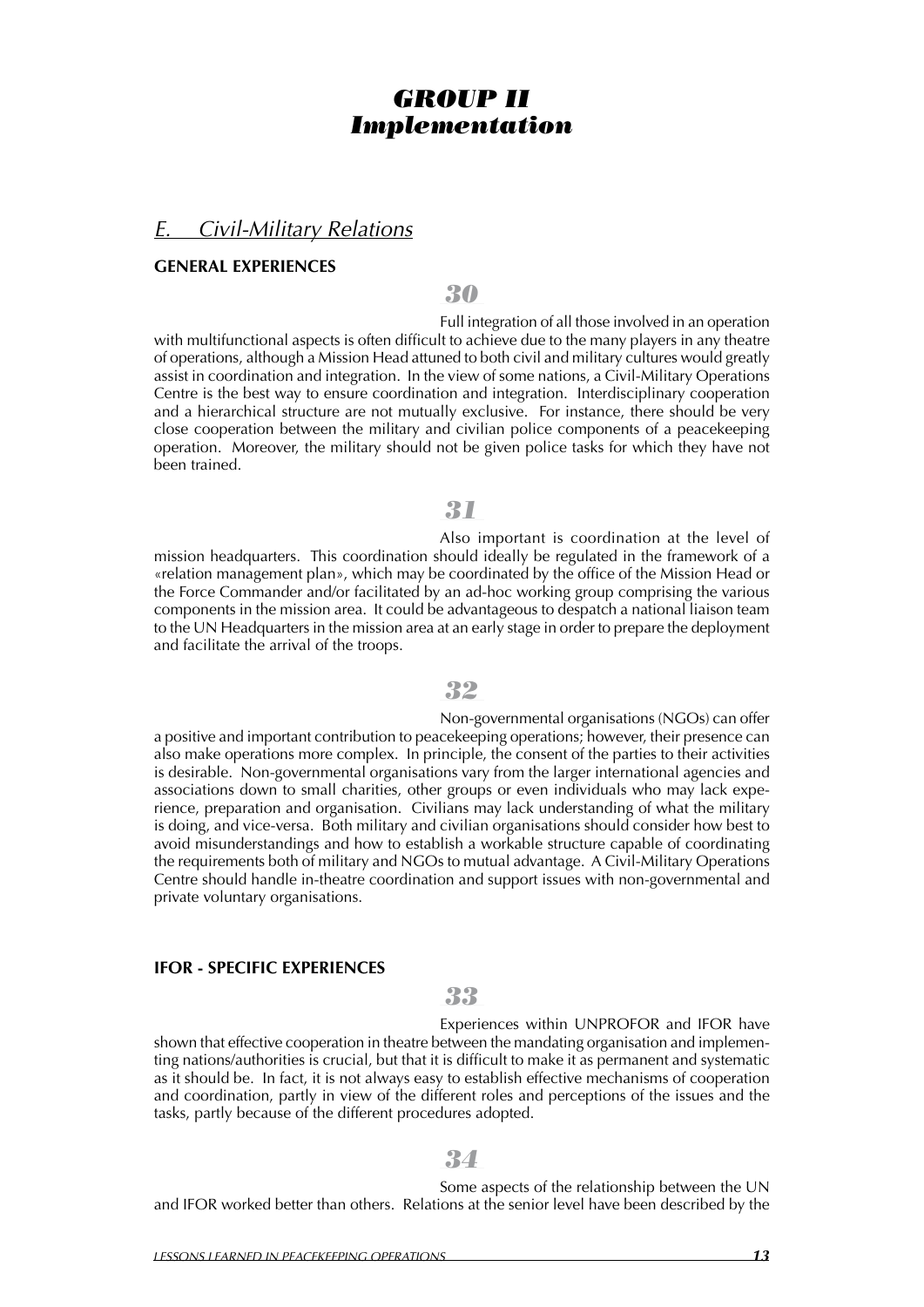UN as very good and support provided to the UN through civil-military cooperation (CIMIC) has been deemed excellent. An excellent relationship has also developed between IFOR and the OSCE mission, as well as with the International Police Task Force (IPTF). But in the latter case, it has been noted that there is room for improving communications (compatible equipment is lacking) and collaboration, especially in high-risk areas.

#### *35*

One lesson learned from peacekeeping experience is that civilian police have frequently played an important role. There is, therefore, a need to ensure close coordination between military peacekeeping forces and unarmed civil police advisors. This reflects the fact that some of the most difficult problems faced by IFOR, for example, related not to its primary task of ensuring military compliance, but to dealing with civil disturbances.This was particularly true during elections.The experience of IFOR in dealing with public disturbances is highly relevant and merits further consideration.

### *F. Public Relations*

### *36*

In addressing lessons learned from peacekeeping operations, one should not underestimate the importance of relations with local authorities and the local population, as well as with the media, which all require careful yet differentiated handling. Joint commissions, which include parties to the conflict, government officials, representatives from the peacekeeping force and, as required, non-governmental organisations operating in the area of conflict, are useful bodies in this respect.

### *37*

Bearing in mind the large interest shown by the media in recent peacekeeping operations, relations with media representatives, as well as a sound, pro-active public information policy, are of crucial importance. Such a policy has two key audiences: the first is either a troop-contributing state or another state close to the mission area or with a specific interest, such as shared ethnic or cultural roots; the second is the country receiving the mission. The message being given to both audiences must be clear and consistent and linked to the mission's objectives. An information policy may be reinforced in-theatre by a «hearts and minds» campaign. In operation Joint Endeavour, the Psychological OperationsTask Force was assigned primary responsibility for communicating with the Bosnian people, while the Public Information Team communicated with the mass media - domestic and international. The role of psychological operations in the IFOR and SFOR operations is to develop and maintain the consent of the local population to the presence of the Force, to discourage interference with the peacekeeping operation, and to assess, report and counter propaganda directed towards the force.

### *38*

In course of preparations for the operation, it is highly advisable to work out - on the basis of the mandate - a plan of informational coverage, at least in general terms, as well as to formulate methodology for its implementation, including:

- personnel required;
- information materials;
- independent channels for distribution.

The need for flexibility to adjust plans to events should be recognised.

#### *39*

The information support of PKOs should be based on an information policy of the highest standards of consistency, honesty and transparency.The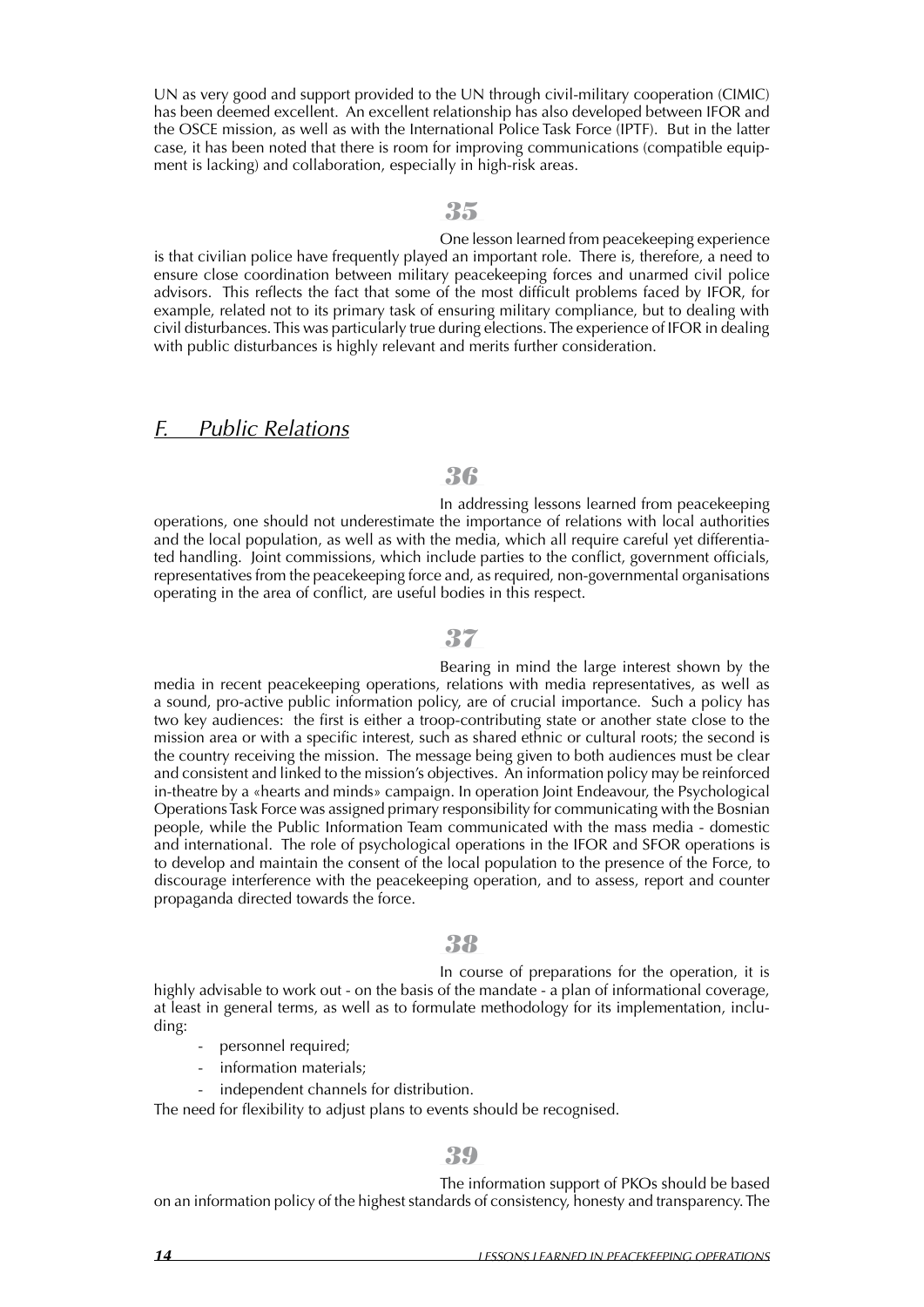special nature of activities conducted when preparing the operation, and the need to prevent the leakage of sensitive information through the mass media, should be taken into account. Evenhanded and non-provocative presentation and interpretation of events will be important.

### *40*

The lessons learned from IFOR's information policy suggest that early deployment of resources in this respect would be very beneficial. When the personnel in charge of relations with the press actually arrived in-theatre, the ability of Commanders to convey to the press an accurate appreciation of the objectives and tasks of the mission was improved. Media understanding of the challenges of mission implementation rose as well. Furthermore, the use of mass communications media by the peacekeeping force can significantly contribute to countering factional propaganda and providing the population with a source of unbiased news. The use of radio communication can be particularly important in securing the successful outcome of a peacekeeping operation. The advantage of the radio is that it can reach a larger audience than any other media. In addition, it does not depend on electricity supplies, it cannot be censored, and it is immediate and precise.

### *41*

Electronic information exchange and handling, both internal and external, directed towards the public and international media must be organised, institutionalised, and prepared. Personnel must be properly trained. Computer equipment, network linkage and handling skills, as well as data management, will be required to meet a growing demand for information.

#### *42*

Relations with the local population are particularly important for the success of a peacekeeping mission. These relations should be based on the impartiality of the forces, even-handedness in dealing with the local population, on a good knowledge of the culture, local circumstances and the political and economic situation of the region, as well as on the ability to communicate directly. Beyond the normal stabilising effect of established peacekeeping tasks, are those such as the distribution of humanitarian aid and the contribution to the restoration of the country's infrastructure, which may in themselves be a part of the mission. The use of mission assets (such as construction engineers or medical resources) for appropriate local projects will also contribute to building good relations with the local population and authorities.

### *G. Command and Control*

### *43*

An important prerequisite for successful peacekeeping operations, in the view of some nations, lies in the provision of strategic political leadership in, and control over, operations on the part of the Security Council. The Force Commander should be careful to observe the generally accepted principles of peacekeeping, including those relating to command and control.

### *44*

Command and control arrangements should be clearly defined and agreed before the deployment. It is necessary to establish responsibilities at all levels in the command structure; to clarify procedures and working relations within the mission; and to establish communications procedures and other logistic support compatible with the needs of the mission. Command and control arrangements should include the means for communicating with liaison teams the organisation of such teams, and the selection of headquarters elements with which liaison is required.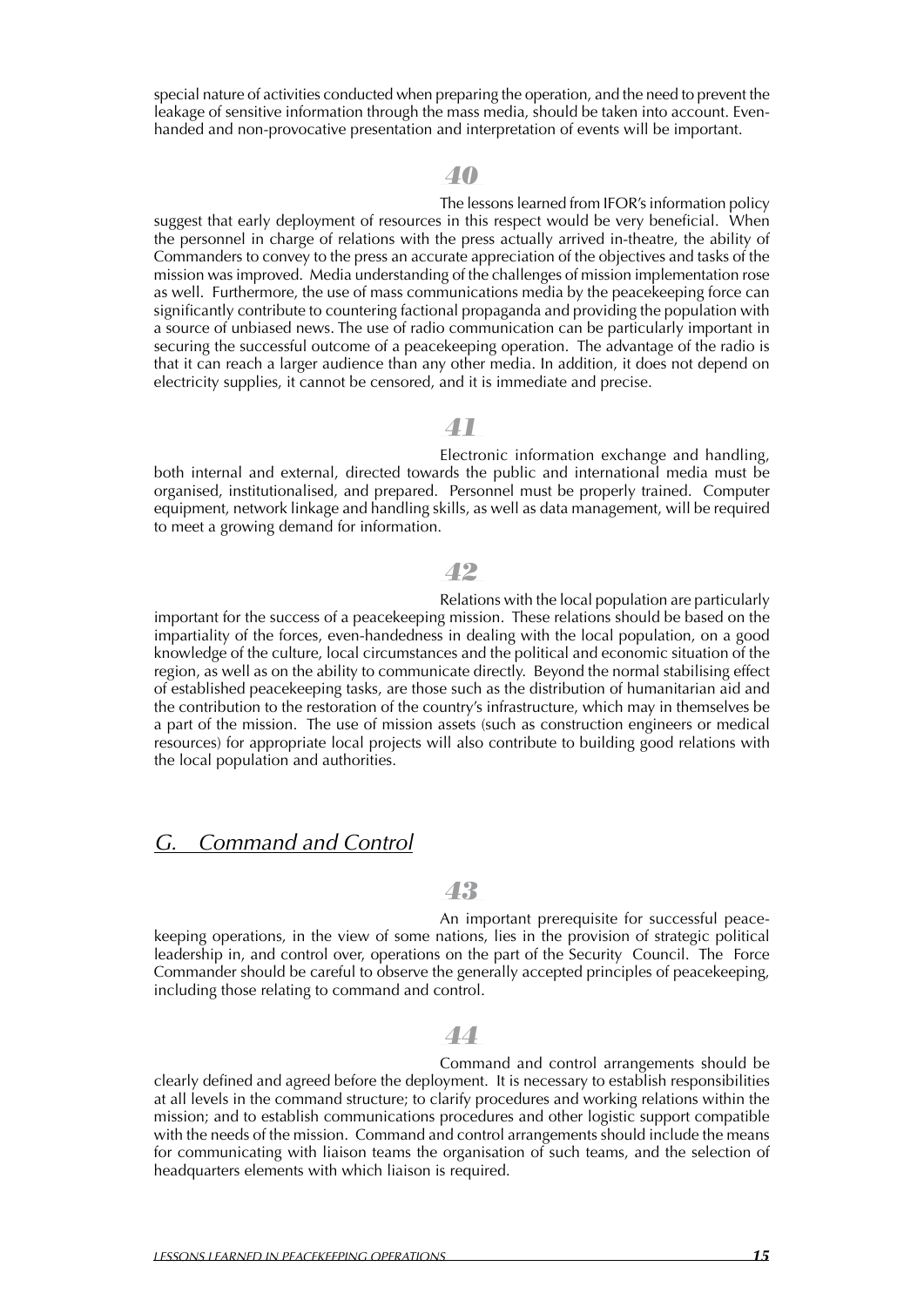During the mission, the Force Commander should make the most effective use of the international units at his disposal, within the limits of the mission's mandate. Both the civil and military elements of the operation must be coordinated throughout the command structure, and command and control must be responsive and flexible, with authority delegated to the most appropriate command level. Provisions should be made to allow non-governmental and private organisations access to communications.

### *46*

An important lesson learned from peacekeeping is that, for UN-led operations, the UN chain of command must be respected by TCNs. If national directives make it necessary for a contingent commander to deviate from this principle, his superior in the UN chain of command should be informed immediately. For its part, the UN should keep TNCs thoroughly and promptly informed about the situation in the mission area.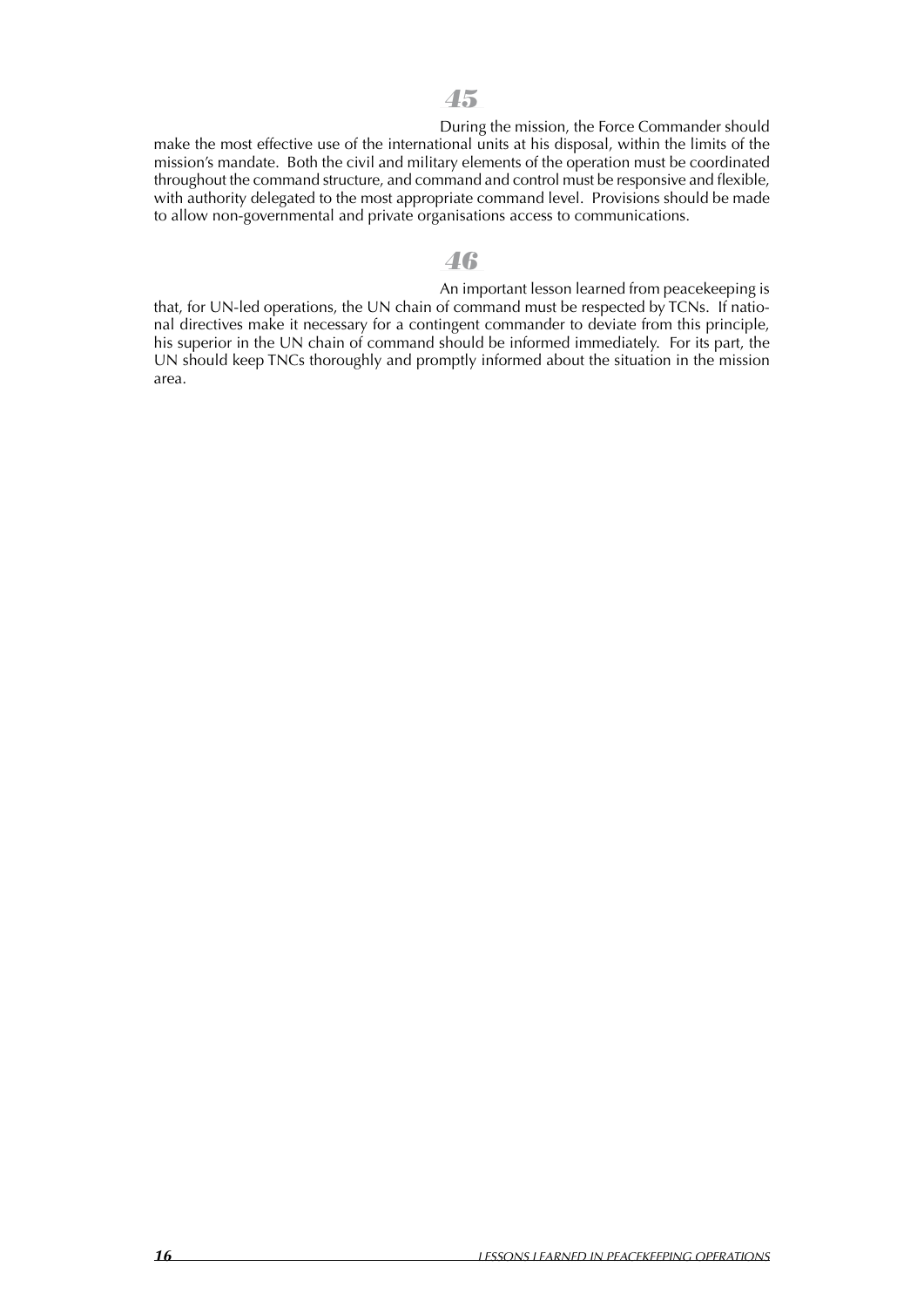## *GROUP III Operations*

### *H. Communication and Information Systems*

### *47*

Communication and Information Systems (CIS) support within the area of operation and from the Mission Headquarters to higher levels of commands needs to be carefully planned prior to deployment of forces. The objective should be to achieve interoperability of CIS used by the organisation leading the operation and between those used by TCNs. There is a requirement for standardisation pertaining to the level of technical interoperability and to the level of commonality of operating and reporting procedures used.

### *48*

Coordination with TCNs, interoperability testing of CIS and training of operating procedures prior to deployment will assist seamless information flow during the operation. Regarding specific lessons, some nations feel that:

- In-theatre CIS should be centrally managed by the Theatre HO CIS Support Cell;
- Civil and military elements of the Force should not use the Host Nations' telecommunications infrastructure as a primary means of communication;
- The Force must control its own CIS;
- The tactical communications should be based on VHF Combat Net Radios as primary means of the geographic area to be covered if the terrain does not dictate the use of other means such as Tactical SATCOM (TACSAT);
- HF Combat Net Radios may be used as back-up systems. The links to the home countries of TCNs may be based on INMARSAT;
- Encryption equipment would be useful;
- Diplomatic mail should be used to the extent possible;
- The Global Positioning System (GPS) is a very useful tool to establish communications with itinerant elements in areas with insufficient roads and communication facilities.

### *I. Information and Intelligence*

### *49*

Historical, political, and ethnographic factors should be taken into account before the deployment of peacekeeping forces from one nation into another. In this context, recent developments within the UN are instructive. A Situation Centre was established under the UN Department of Peacekeeping Operations (DPKO) in 1993. Within the Situation Centre, an information and research unit receives, processes and analyses information gathered from current field operations. In addition, the Unit monitors developments in other areas with a view to possible future deployments. One useful means of obtaining information about a crisis area prior to the agreement on a mandate for a peacekeeping operation is the dispatch of fact-finding missions and commissions to investigate disputes and situations, as well as missions of a special envoy of the UN Secretary General for these purposes. These are sent at the request or by agreement of the parties. The outcome of their activities is to be reported to the UN Security Council and taken into account in the course of preparation and planning of multifunctional peacekeeping operations. Thus, the UN seeks to raise its level of preparedness for future peacekeeping operations.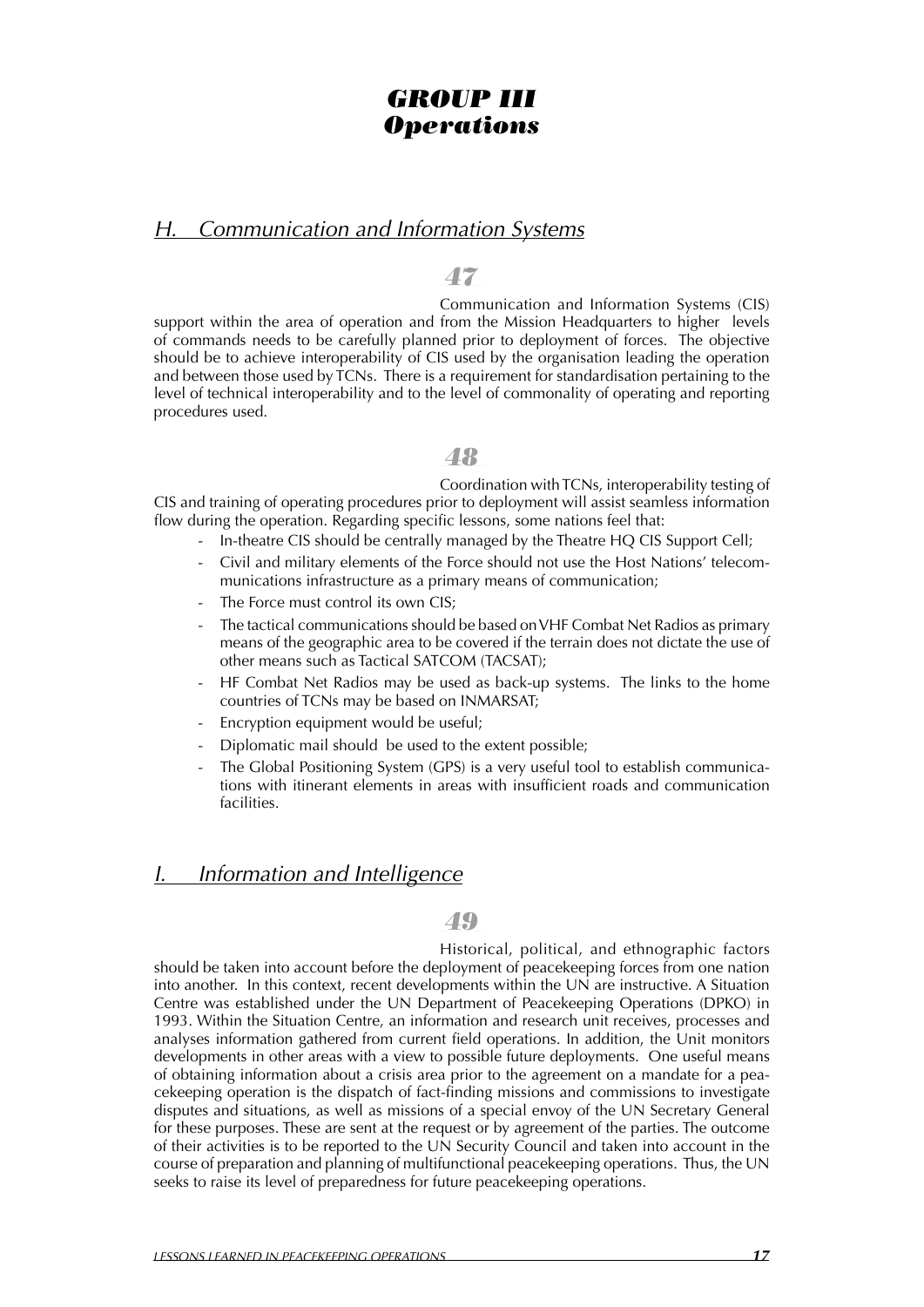In the course of multifunctional peacekeeping operations it becomes very important to obtain timely, reliable and full information on the situation in a conflict region, changes in the positions of the parties and any circumstances that can negatively influence or impede the implemetation of the operation. Information or intelligence about local conditions is therefore essential to all peacekeeping. One source of information is the United Nations which gathers and analyses information received from the UN member states, different UN-family agencies, the parties to a conflict themselves as well as from media reports and members of diplomatic corps. Bearing in mind the need to maintain the high standing of the peacekeeping mission, intelligence gathering should be clearly controlled and conducted solely for the purposes of the peacekeeping mission and only at the direction of the Force Commander. Covert intelligence operations unrelated to the safety of peacekeepers and the success of the mission are inappropriate to peacekeeping environments.

#### *51*

Experience shows that identification of actual factors of a dispute or conflict constitutes an indispensable prerequisite for initiating and conducting a multifunctional peacekeeping operation. Reconnaissance of a prospective mission area is an essential prerequisite for an effective concept of operations, as is the case for any military operation. Reconnaissance parties should include representatives of all elements of the mission. Intelligence is also a vital element in the analysis, planning and conduct of any operation and it is important that in developing an assessment of a situation all available sources are used. This includes academic experts, in-theatre non-governmental organisations (NGOs) and other bodies.

### *52*

It would be desirable to adopt uniform military symbols and abbreviations - for instance, using those employed by the implementing organisation - as well as Universal Transverse Mercator Projection (UTM) maps, the development of Identify Friend or Foe (IFF) systems and the adoption of common rescue standards. In the context of the IFOR operation, units from different nations have actively cooperated in the field of topographic preparation, successfully adopting unified map symbols and map formats for use at the various levels of command and by the different national contingents.

### *J. Logistics*

### *53*

The logistic aspects of operations, and in particular the financial questions, must be considered early by all mission planners. There is a need to clarify at an early stage the channels through which these questions are to be initially discussed. In fact, logistic and operational planning are inextricably linked. It is essential that both logistics and operations staff have a clear understanding of each others' aims and requirements. It is important to clearly identify what is expected of national contingents, to confirm the feasibility of these expectations or to make and confirm alternative arrangements as required in advance of deployment.

### *54*

There is a need for increased attention to logistic requirements in the planning phase, such as the work required for the preparation of deployment camps (such as de-mining, clearing the area, setting up fences, organising guard and defence systems, setting up the camp, installing equipment, creating access roads). Selection of infrastructure in regard to location and capacity must permit additional room for peace-building work such as housing for refugees, storage of food, or contribution to public infrastructure.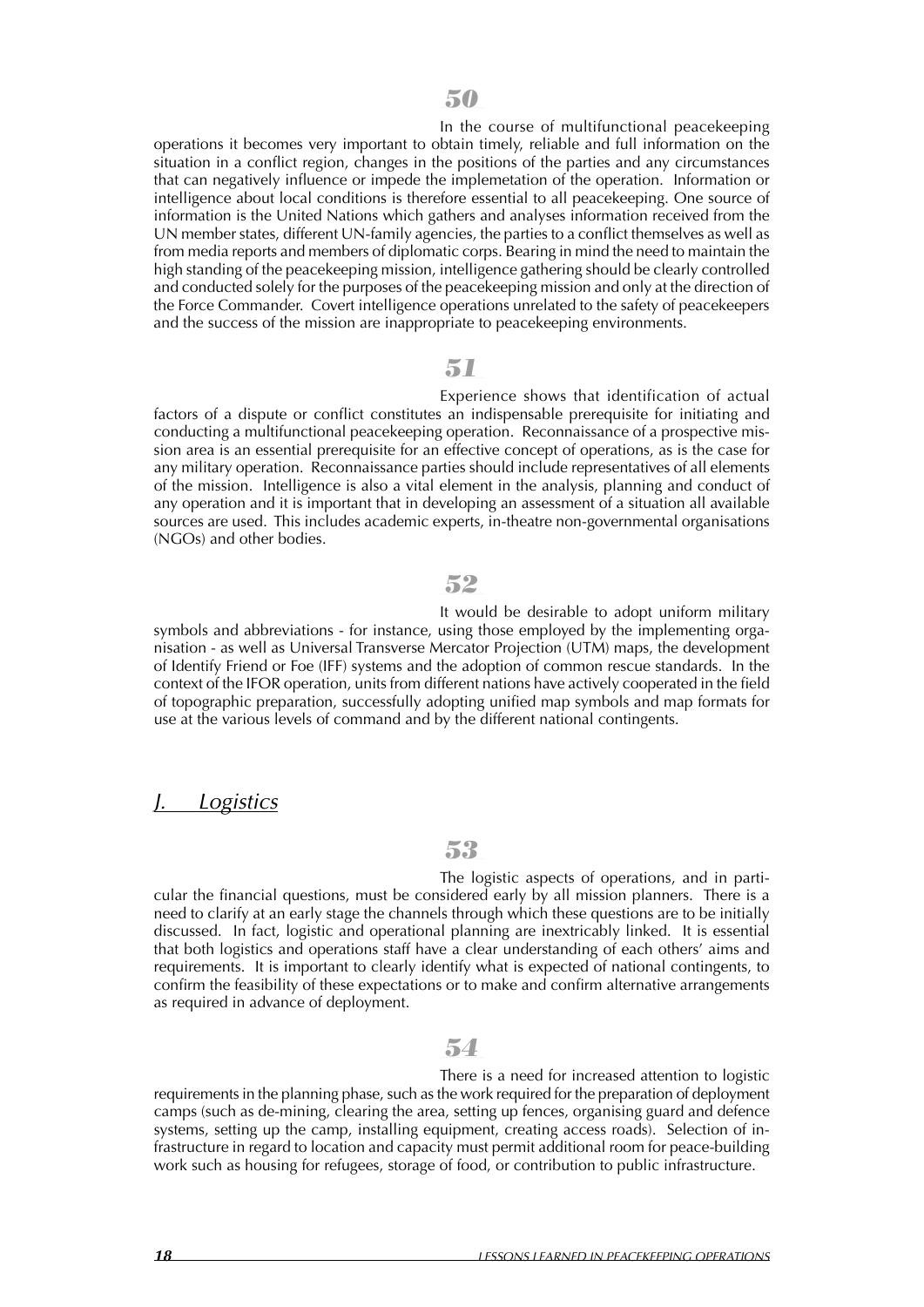Many UN operations have benefitted from logistic support being provided centrally by the United Nations. However, the IFOR operation demonstrated that an excellent way of proceeding is to task one contributor with the provision of logistic support (e.g., a logistic battalion). In any case, detailed determination of national and non-national responsibilities must be defined in the concept of operations and guidelines for troop-contributing nations. ATable of Organisation and Equipment (TOE) of contributing units should be collected and maintained in accessible databases for modelling the compatibility and interface possibilities. Host nations' support should be politically agreed, clearly stated in a Status of Force Agreement (SOFA) where appropriate, and utilised wherever possible in order to keep logistic costs low.

### *56*

In the first period of a new mission, there is an increased requirement for specialist units and personnel. A similar requirement exists at the end of a mission. During the start-up phase, there is an increased requirement for construction engineers, legal experts and other specialists. Engineers and additional medical resources for helping the local population in the case of emergencies are valuable tools for confidence building at the local level. Specialists are also needed to conduct mine clearance, establish camps, observation posts, shelters, instal utilities, conduct road repairs, and establish communications. Legal, contracting and financial experts are needed to negotiate and draw up lease agreements, hire local employees and so on. During the draw-down phase, there is an increased requirement for supply experts to pack up and register supplies and equipment for shipment and for legal and financial experts to terminate agreements and contracts.

### *57*

Movement by both air and surface can be difficult; careful decision-making in respect of high value transportation assets is required to avoid unnecessary additional expense. Accordingly, it is essential that movement plans are linked to the mission plan and finalised before the submission of costs, keeping in mind that freedom of movement is imperative. The method of transportation must be decided at an early stage to allow for detailed planning. Cargo containers should be standardised and reported to the shipping organisation. Availability of unloading capacities, transport and storage for the port of disembarkation in the mission area is also important.

### *58*

There can be a significant shortfall between the logistic support intended in-theatre and what is actually provided. When first deployed, units should be self-sufficient, with supplies commensurate to the task. Stock management based on consumer statistics must be foreseen, with a minimum stock level of 60 days. Equipment must be adapted to environmental conditions and should enable troops to live comfortably in a potentially difficult environment for prolonged periods. As a principle, equipment should not be deployed unless the necessary maintenance capacity and logistic back-up is at hand in the mission area. Equipment rendered unserviceable due to non-availability of basic maintenance or spare parts will undermine the effectiveness of the mission. Inspection before shipping, and transport supervision by the recipient, should be a norm to ensure that equipment arrives in useable condition.

### *59*

In some missions it may be appropriate for a commercial contractor to provide core logistics. Such contractors should be identified by open competition and meet any required performance criteria in advance, and ideally should have demonstrated a proven performance standard. Contract administration and monitoring should be strengthened to ensure standards are met, and contracts be secured in sufficient time for the contractor to be able to provide effective support to the mission.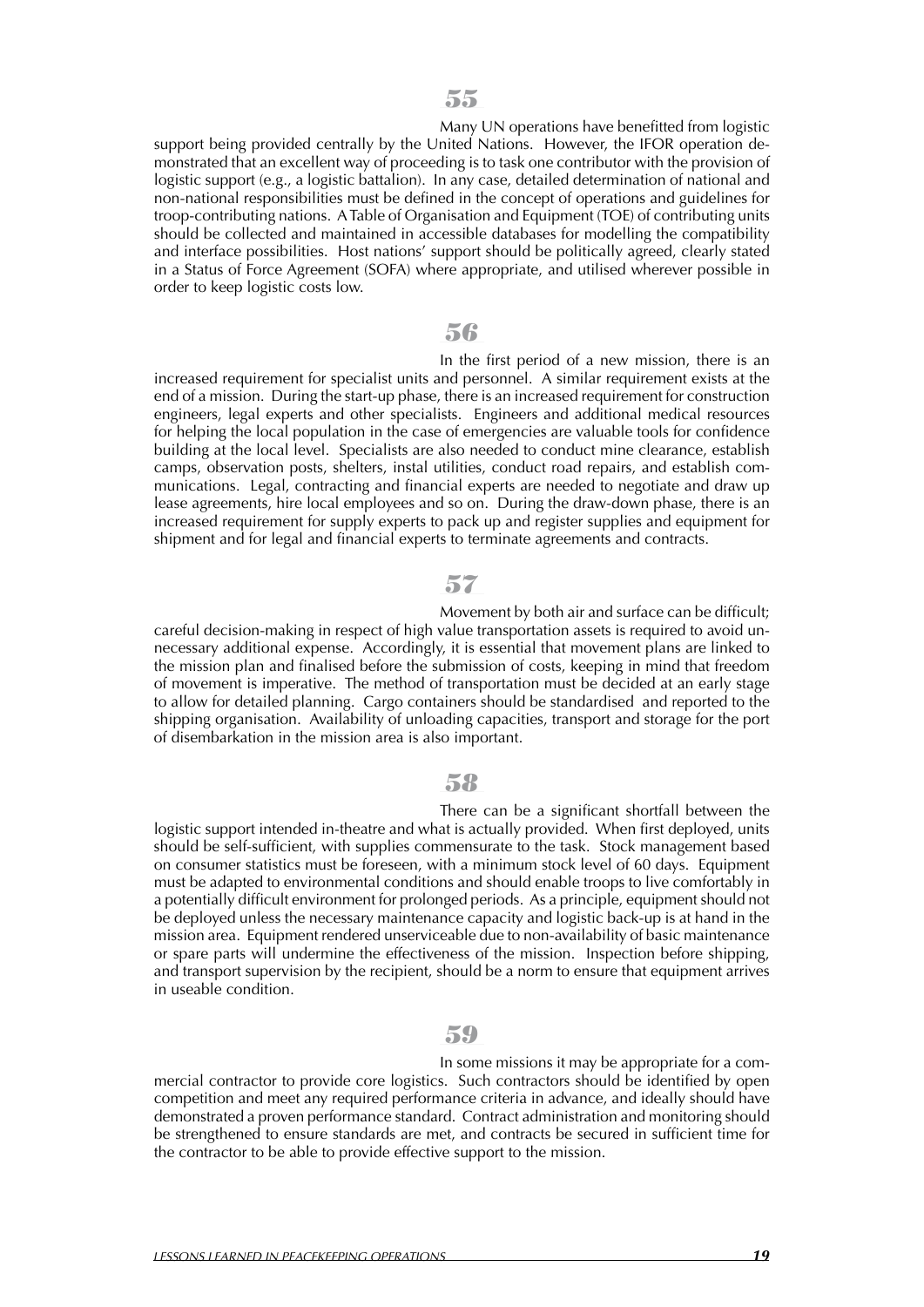For naval operations, a forward logistics site should be established near the area of operations, comprising personnel from all participating nations. A sufficient number of helicopters should be available for transport between ships and the logistic site. If free space on board the ships is limited, depots (e.g., for spare parts) can be established at the logistics site. In the area of operation, there should be an area for degaussing ships.

#### *61*

The «Compendium of Lessons Observed During Logistic Support of Peacekeeping Operations» produced by the Logistics Directorate of the NATO Infrastructure, Logistics and Civil Emergency Planning Division provides additional material in relation to logistic support of peacekeeping operations.

### *K. Medical Support*

### *62*

Peacekeeping operations are complicated by a number of peculiar characteristics, which impact fundamentally upon the provision of medical support. Medical support plans therefore must be purpose-built for each operation. Plans must be capable of speedy initial reaction and flexible enough to manage rapidly changing demands. Medical support planning and management must be acceptable to NATO/United Nations Headquarters and to participating nations as well.

### *63*

The overall objective of medical support must be physical and mental well-being of the deployed personnel, the conservation of manpower, preservation of life and the limitation of residual physical and mental disabilities. Operational medical support therefore requires clearly defined and distinctive guidance. The task of planning, executing and controlling operational medical support must lie properly with a medically trained planning staff who must have an established organization of sufficient, experienced manpower, communications and information.

### *64*

The medical C3I organization must be capable of planning, executing, controlling, supporting and auditing the full range of medical support functions. It must be capable of providing a seamless system of control of treatment, evacuation and transfer of information from initial point of injury or sickness throughout the evacuation chain to definitive treatment. Each level of operational command therefore has to have a Senior Medical Officer, directly accountable to the operational commander.

- The Force Medical Officer (FMEDO) of a Field Mission plans, directs, advises and supervises all activities related to the medical support plan. He/she is the Senior Medical Adviser to the Force Commander (FC) and to all contingent Senior Medical Officers (SMEDOS) of the mission.
- The Senior Medial Officers (SMedOs) are FMedO's point of contact on contingent (national) level. He/she is the Senior clinician for his/her national unit(s) and the Senior Medical Adviser to the national Contingent Commander.

### *65*

Preventive health measures involve every individual in the operational theatre. The organization to undertake them, its structure and size will be mission-dependant, and must be based on best available medical intelligence evaluation of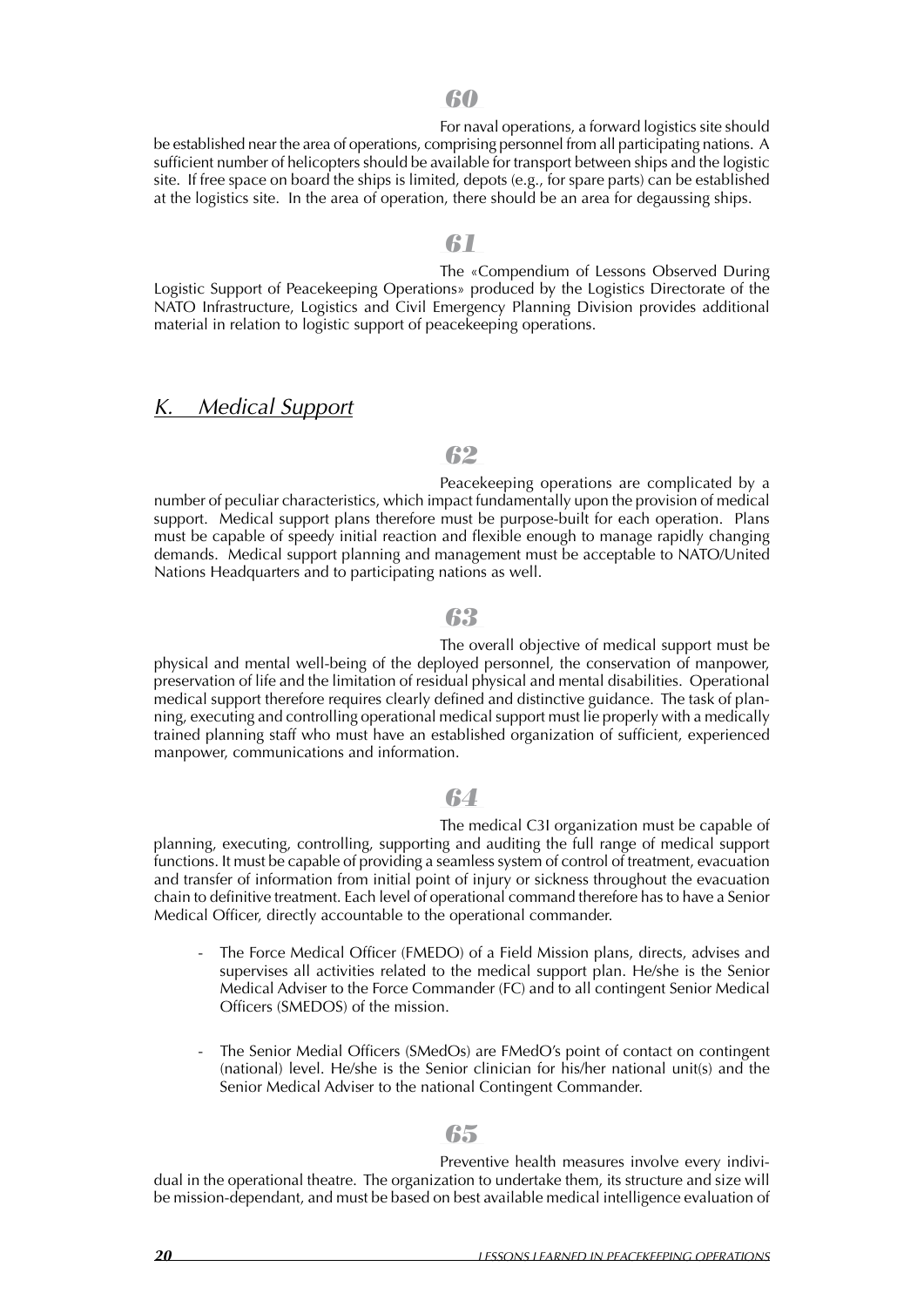the area of operations, but will include at least individual advisers at each level of operational command. It is a national responsibility at national expense to ensure that personnel is prepared and appropriately trained in field preventive medicine measures prior to deployment to a peacekeeping operation. This must include the necessary vaccination and immunization. Education for the prevention of medical diseases must include the prevention againstAIDS/HIV. Each participant, military leaders at each level in particular, must have basic training in the prevention of sexually transmitted diseases and HIV/AIDS.

### *66*

All personnel being deployed on peacekeeping operations must be medically and dentally fit for duty and must meet at least UN' medical standards for peace-keeping missions. UN medical standards, however, do not preclude national contingents/military services from establishing higher qualifying medical standards. In no case, however, should an individual, unacceptable for national military duties, be included in the peacekeeping military contingent force.

### *67*

Nations retain ultimate accountability for the health of their forces but, on the assumption of authority, the Peacekeeping Force Commander will share the responsibility for the health of assigned forces. To meet this requirement, the Force Commander needs appropriate medical staff. They shall plan and execute the medical support plan.

### *68*

Medical information, particularly regarding patients, is a vital element of competent medical support planning. The information must be managed efficiently and distributed rapidly without violating medical professional secrecy. The ability to track individual patients through the treatment and evacuation chain is paramount.

#### *69*

Policy and planning for the resupply of medical material is a medical matter and is inter-related directly with patient treatment. Medical planning staff must aim to achieve as much standardization as possible and establish effective means of auditing usage and resupply. An efficient, well-regulated and cost-effective medical logistics system is fundamental to mission medical support. Medical logistics must be able to respond rapidly to urgent clinical demands.

### *70*

From the outset of an operation, a theatre evacuation policy must be established by the operational and medical planning staff working in concert with the Force Commander (FC) and FMedO (FMedO). Dedicated and fully equipped MEDEVAC helicopters with appropriate medical staff shall be allocated whenever possible and shall be marked with the distinctive emblems.

### *71*

The rules for entitlement to medical care must be established early in the planning process. Planners must consider, but not be sidetracked by, legal issues of compensation and claims. The degree of support to be given to local or humanitarian aid personnel must be clearly delineated in the operations order. If care is to be given to civilians, consideration must be given to modifying the staffing and equipping of medical units. Very few pediatric or gynaecologic medications are normally stocked in field medical units, and the condition of the local populace may mandate addition of medical specialists who do not normally accompany military peacekeeping forces.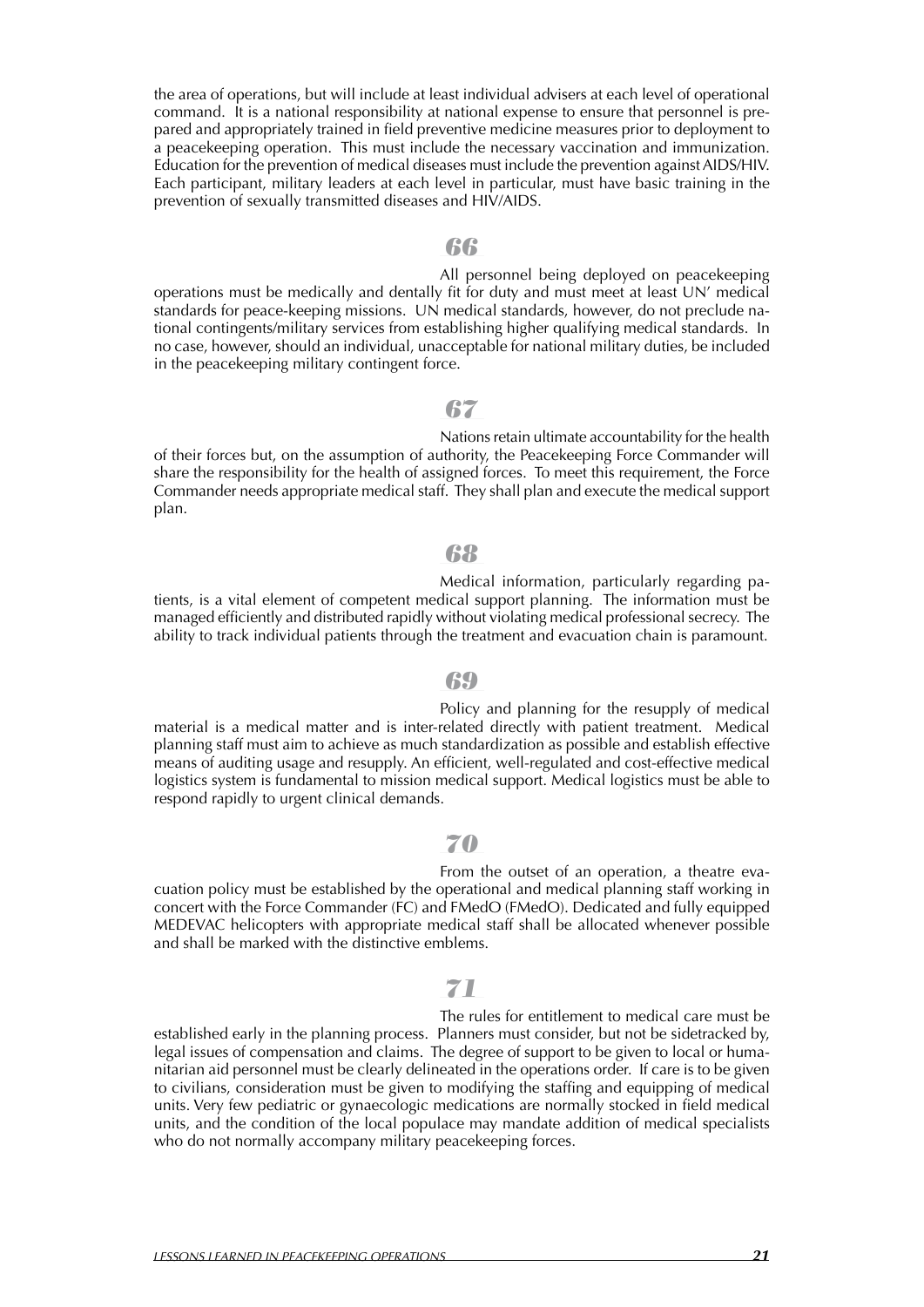Military or other specific skills, together with appropriate training, are the fundamental basis for successfully meeting the peacekeeping challenges. Special peacekeeping training is needed particularly in relation to operations of a multifunctional nature, since behaviours and techniques required are not necessarily in line with - and sometimes even contradict - acquired military skills, or may need an adequate complement, for instance in the diplomatic, civil or police fields. A common tactical level doctrine is required for troop contributors to an operation, as well as a common understanding among the military and other elements of a peacekeeping operation - the police, civilians, NGOs, humanitarian organisations.

#### *73*

Reliance on the use of highly and professionally trained units, shows of force and determination, and the respect by the local parties which is gained by acting firmly can improve the credibility of the force and in fact reduce the need to use force, thus retaining the main accent on consent and cooperation with the parties.

### *74*

Each nation should be responsible for training its own troops; however, there are benefits in multinational development of minimum training standards. The UN plays a useful supporting role by establishing guidelines, preparing common training modules and publishing a register of member states' training facilities. However, some nations say they have experienced difficulties in ensuring their officers' participation in UN training courses prior to assignments to serve within a peacekeeping operation.

### *75*

Pre-deployment orientation training ensures that troops understand how their role as peacekeepers differs from that as combat forces. During the orientation period, special attention should be drawn to recent political developments and other issues related to the conflict, in order to create the necessary awareness and understanding by the forces involved. Personnel should understand the organisation, structure and objectives of the mission and the nature of the conditions in which they will be working. This includes the nature of the society of the mission area, its national, factional, cultural and religious characteristics, as well as physical security and climatic issues. Common training activities are an important prerequisite for multinational operations. The use of multinational exercises, bringing together diplomatic, military and civilian components, has been suggested in this regard. Common training standards help develop the cohesiveness of multinational formations.

### *76*

Realistic simulation is equally important, and should involve trainers with recent experience. Realistic staff training also requires simulation of the multinational composition of a HQ. Inter-linkages between the various components should be simulated by a mixture of international personnel already in the training phase. Where appropriate, training should continue in the mission area as it will not always be possible to replicate the field conditions in home training areas.

### *77*

PfP provides a useful source of training experiences. A very effective instrument to help preparations of staff and operational forces are NATO/PfP exercises focusing on peacekeeping and/or humanitarian operations. A PfP course for platoon commanders in peacekeeping operations organised in the past by the Czech Republic played a useful role in this context. Courses organised in a number of training centres in various NACC/PfP countries are also considered to be extremely valuable.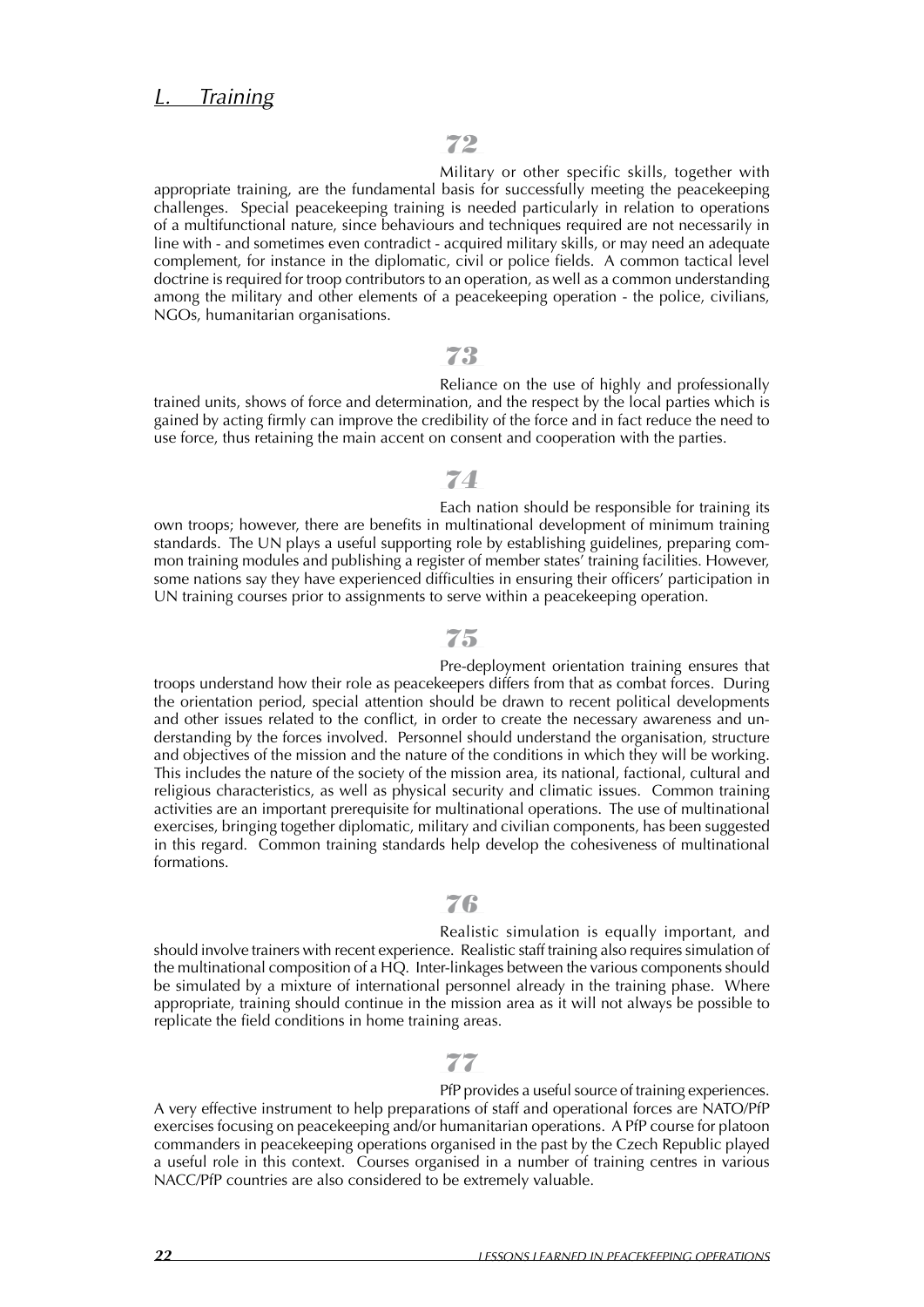However, some feel that the experience gathered so far suggests that the number of international training exercises should be increased and the scope of topics covered in PfP training and exercises expanded. The changing nature of peacekeeping operations, especially in the light of lessons learned in Bosnia-Herzegovina, clearly shows the need to carry out training and exercise activities at an operational level. Exercises should broaden the scope of those activities to include standard combat activities or training in the areas of small group independent action and mine counter-measures.

### *79*

There is a need for a common language capability among units deployed on missions. This is essential to both the execution of the mission and the day-to-day administration of deployed forces. Foreign language training for the forces should therefore be intensified. With regard to local language capability, access to competent interpreters and translators is required as an integral part of the mission, since it may not be possible, or desirable, to rely entirely on locally-recruited staff for these roles.

#### *80*

The following elements were considered to be of particular importance in training forces for deployment with IFOR: a background of experiences gained in previous missions and specific peacekeeping training for forces to be used in the mission; and planning and arrangement of additional training. Moreover, certain nations have pointed to the usefulness of extended training of personnel expecting to have dual functions (e.g., driver/mechanic) and of direct selection of personnel with special skills, in particular logistics experts or specialists in maintenance.

### *M. Personnel and Administration*

#### *81*

Some nations feel that training should be complemented by a personnel selection process which should take into account previous experiences acquired in the field and include a psychological scanning. In this light, it may be useful to include as a part of the preparatory activities stress prevention training and a regular debriefing after each mission to diagnose the possible danger of post-traumatic stress disorder.

### *N. Financial Aspects*

#### *82*

The success of peacekeeping operations is often conditioned by the availability of funds. The conduct of peacekeeping operations under the auspices of the UN, i.e., cost-sharing among UN members, improves the sense of responsibility and the involvement of the world community.

### *83*

The budgetary procedure applying to the mission and the troop contributions should be clearly specified in all basic and framework planning documents: If applicable, rules for cost-sharing should be clearly spelled out and terms of depreciation of equipment should be specified. The financial questions raised by the logistic aspects of operations should be considered early by all mission planners. Finally, there would be a need to identify procedures for reimbursement of any logistic support rendered by TCNs, and for property transfers.